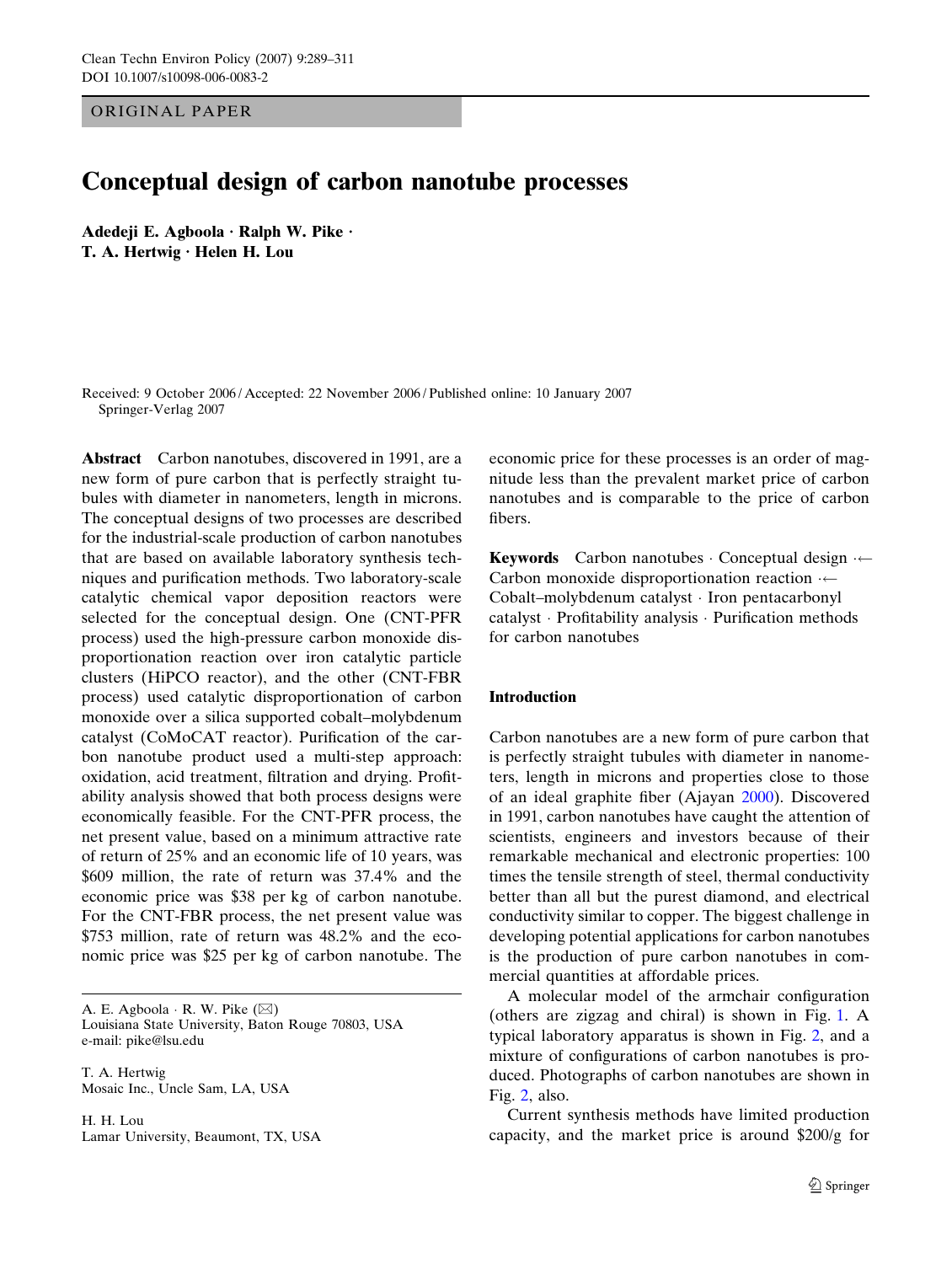<span id="page-1-0"></span>Fig. 1 Molecular model of a single-walled carbon nantube, from Terrones [\(2003\)](#page-22-0)







multi-wall carbon nanotubes (MWNT) to ten times this value for purified single-wall carbon nanotubes (SWNT). A laboratory apparatus and carbon nanotubes produced it are shown in Fig. 2. There are fortyfour global producers of carbon nanotubes with a current global production of single-walled carbon nanotubes estimated to be about 9,000 kg/year. Presently, almost one-half of the multi-walled carbon nanotube production takes place in the United States, followed by Japan with ~40% of total production. Likewise, the United States leads production of single-wall carbon nanotubes with more than 70% total production capacity (Agboola [2005](#page-21-0)). The development of largescale commercial production of carbon nanotubes at accessible costs is essential to emerging and potential carbon nanotube technologies.

In recent years, the interest in carbon nanotube has overshadowed that of fullerenes. Carbon nanotubes are not as readily available as fullerenes, and the number of researchers and groups working in the nanotube field has increased significantly. This has led to an exponential growth in the number of nanotube publications, going from 100 in 1994 to 1,500 in 2001 (Terrones [2003](#page-22-0)).

A review of the synthesis techniques, growth mechanism, and purification methods for carbon nanotubes is given next. This information is used to for the conceptual design of industrial-scale processes for carbon nanotubes.

# Carbon nanotube synthesis methods

An extensive literature review of the laboratory-scale synthesis techniques for carbon nanotube has been reported by Agboola [\(2005](#page-21-0)). The review includes reactor design, energy requirements, temperature, pressure, voltage, current, coolant flow rate, graphite evaporation rate and electrode diameter. It also includes reactants, products, catalysts, carrier gas, conversion, carbon nanotube yield and selectivity as well as the purification techniques. A summary is given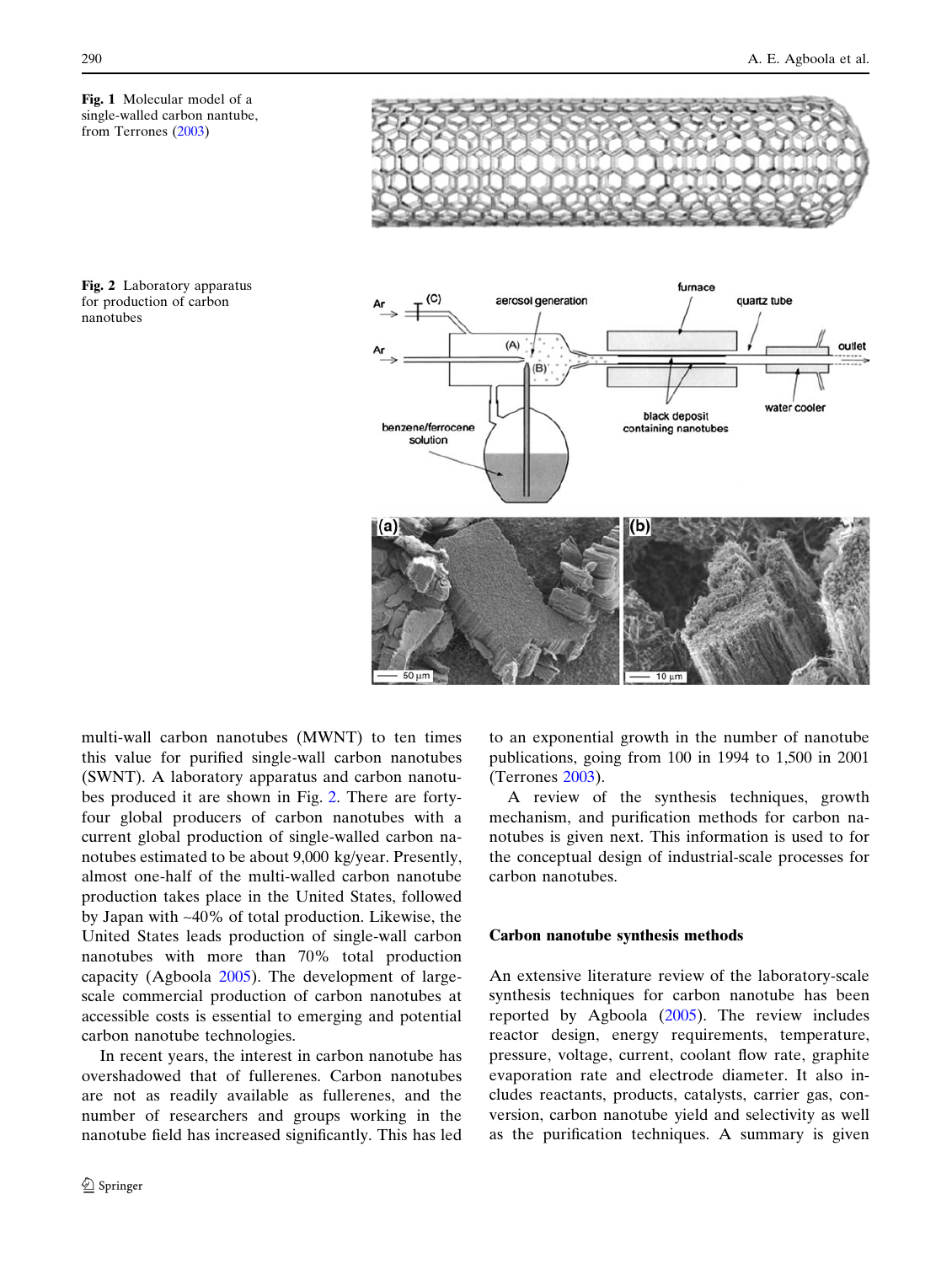with tables describing key laboratory-scale reactors and purification methods to produce single and multiwall carbon nanotubes.

#### Synthesis methods

The three main methods of producing carbon nanotubes are electric arc discharge, laser vaporization, and chemical vapor deposition and are described below. Other techniques include electrolytic synthesis, and a solar production method, among others and are reviewed by Agboola [\(2005](#page-21-0)).

### Arc discharge

In this method carbon nanotubes are produced from the carbon vapor generated by an arc discharge between two graphite electrodes (with or without catalysts), under an inert gas atmosphere. Typical synthesis conditions for the carbon arc discharge method employ a direct current of 50–100 A and a voltage of 20–25 V operating in an inert atmosphere. The magnitude of the current required is proportional to the diameter of the electrode, as higher currents are needed to vaporize larger electrodes (Dresselhaus et al. [1996\)](#page-21-0).

heating at 700 C in air. Journet et al. [\(1997](#page-22-0)) reported a Typical of the methods and results using electric arc discharge were given by Lee et al. ([2002\)](#page-22-0), who described the synthesis of carbon nanotubes by plasma rotating arc discharge. Carbon nanotubes were formed by the condensation of high-density carbon vapor transferred out of the plasma region by the centrifugal force generated by the rotation of the electrodes. The rotating electrode prevented the local concentration of the electric field, and spread the micro-discharge uniformly over the whole electrodes, thus ensuring a higher discharge volume and more stable plasma. As the rotating speed of the electrode increased (0– 10,000 rev/min), the plasma volume increased and the collector temperature rose. The supply of the carbon vapor and the temperature of the collector determined the nanotube growth, and the nanotube yield increased as the rotation speed of the anode increased. Reactor pressure was 500 Torr, discharge current of 80–120 A with voltage  $\sim$ 20–30 V using pure graphite electrodes, anode 12 mm OD and cathode 15 mm OD, helium carrier gas and a  $~80\%$  yield. Purification was by similar procedure except that their carbon nanotubes were produced by an arc discharge between two electrodes, a graphite cathode and a graphite anode, in which a hole had been drilled and filled with a mixture of metallic catalyst (Ni–Co, Co–Y, or Ni–Y) and graphite powders. The reaction products consisted of

large amount of entangled carbon filaments, homogeneously distributed over large areas with diameters ranging from 10 to 20 nm. Each carbon filament consisted of smaller aligned SWNTs; self organized into bundle-like crystallites with diameters ranging from 5– 20 nm. The carbon nanotube yield (with respect to the total volume of the solid material) was estimated to be of the order of 80%.

#### Laser vaporization

tube furnace heated to  $1,200$  C in an inert gas atmo-In 1995, Smalley and co-workers (Guo et al. [1995](#page-21-0)), at Rice University found a relatively efficient method to synthesize single walled carbon nanotubes using laser vaporization of a carbon target. The laser vaporization technique involved the use of a pulsed or continuous laser to vaporize a graphite target, containing a small amount of transition metal particle catalysts, inside a sphere. The laser vaporized the metal–graphite target and nucleated carbon nanotubes in the shockwave just in front of the target, while flowing argon gas swept the vapor and nucleated nanotubes, which continued to grow, from the furnace to a water-cooled copper collector (Meyyappan and Srivasta [2003](#page-22-0)). Multi-walled carbon nanotubes were generated by this method when the vaporized carbon target was pure graphite whereas the addition of transition metals (Co, Ni, Fe or Y) as catalysts to the graphite target resulted in the production of single walled carbon nanotubes. The singlewalled carbon nanotubes formed, existed as 'ropes' and were bundled together by van der Waals forces (Dresselhaus et al. [1996](#page-21-0)).

 temperature up to the furnace limit of 1,200 C. The furnace and operated at 1,200 C and 500 Torr. The Typical methods and results for laser vaporization were given by Guo et al. ([1995\)](#page-21-0). Single-wall carbon nanotubes were synthesized from a mixture of carbon and transition metals by a laser impinging on a transition metal–graphite composite target. In contrast to the arc technique, direct vaporization allowed far greater control over growth conditions, permitted continuous operation, and produced better quality nanotubes in higher yield. A series of mono- and bimetal catalysts were evaluated for yield and quality of single walled carbon nanotubes: Ni, Co, Cu, Nb, Pt, Co/ Ni, Co/Pt, Co/Cu, Ni/Pt. For mono-catalysts, Ni produced the highest yield, while Co/Ni and Co/Pt bimetal catalysts yielded SWNTs in high abundance with yields 10–100 times the single metals alone. The carbon nanotube yields were observed to increase with reactor was a quartz tube mounted in high temperature laser source was a Continuum DCR-16S 300 mJ/pulse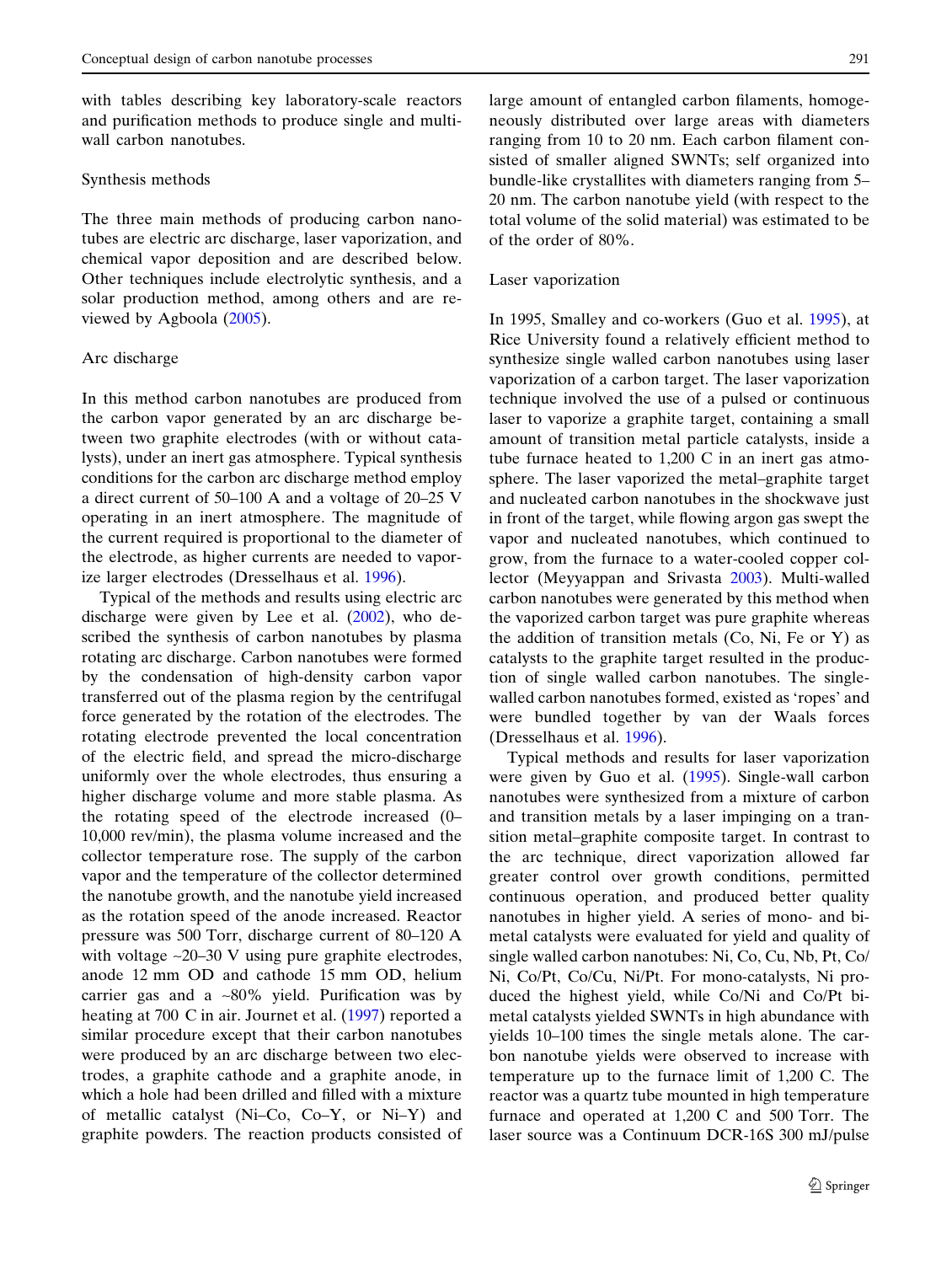at 0.532 lm in an atmosphere of argon. Yields were 15– 50% and purification was by sonication in methanol.

# Chemical vapor deposition

This technique involved the use of an energy source, such as a plasma, a resistive or inductive heater, or furnace to transfer energy to a gas-phase carbon molecule over metal catalysts deposited on substrates to produce fullerenes, carbon nanotubes and other sp<sup>2</sup> -like nanostructures (Meyyappan 2004). Commonly used gaseous carbon sources included carbon monoxide and hydrocarbon feedstock such as methane, acetylene, ethylene, and n-hexane.

The chemical vapor deposition (CVD) technique can be applied both in the absence and presence of a substrate; the former being a gas-phase homogeneous process where the catalyst is in the gas-phase, the latter being a heterogeneous process using a supported catalyst (Corrias et al. 2003). The CVD technique can be used to preferentially synthesize single or multi-walled nanotubes depending on the choice of appropriate metal catalyst.

Carbon nanotubes generated by the template-based chemical vapor deposition technique exhibit excellent alignment and positional control on a nanometer scale. The size of the particles and pores, which determine the size of the nanotubes, can be controlled prior to carbon deposition. By regulating the amount of carbon feedstock supplied and the thickness of the membranes, the length of the carbon nanotubes formed can be controlled (Ajayan [2000](#page-21-0)).

Chemical vapor deposition synthesis techniques can be categorized according to the energy source: thermal chemical vapor deposition and plasma enhanced chemical vapor deposition (PECVD). Thermal chemical vapor deposition uses conventional heat source as its energy source, while a plasma source is used to create a glow discharge in the plasma enhanced chemical vapor deposition (PECVD).

A typical thermal CVD growth run involves purging the reactor with argon or some other inert gas in order to prevent the oxidation of the nano-size fine catalytic particles while increasing the reactor temperature to the desired growth temperature (Han and Yoo [2002\)](#page-21-0). The undiluted reaction gas, which is either carbon monoxide or some hydrocarbon, is metered through a mass flow controller and fed through one end of the apparatus while the gas outlet is at the other end. At the end of the reaction period, the flow is switched back to the inert gas while the reactor cools down to prevent damage to the carbon nanotube produced due

to exposure to air at elevated temperatures (Meyyappan [2004](#page-22-0)).

 50 atm), and high-temperature (900–1,100 C) that was Carbon nanotubes produced by thermal chemical vapor deposition use either a plug flow reactor or a solid catalyst in a fixed or fluidized bed reactor and carbon monoxide is the reactant. Bronikowski et al. ([2001\)](#page-21-0), described a plug flow reactor (a high-pressure quartz tube reactor in a tube furnace) for the production of single wall carbon nanotubes from carbon monoxide disproportionation (decomposition into C and  $CO<sub>2</sub>$ ) over iron catalysts at high-pressure (30– called the HiPCO process. The iron catalytic clusters, formed in situ from the decomposition of the catalyst precursor, iron pentacarbonyl, acted as nuclei upon which the carbon nanotubes nucleate and grow. The effect of process parameters such as temperature, carbon monoxide pressure, and catalyst concentration on the growth rate of carbon nanotubes were investigated. Carbon nanotubes of up to 97% purity, at production rates of up to 450 mg/h have been reported for a carbon monoxide flow rate of 9.8l l/min. The process employed a closed loop through which unconverted carbon monoxide was continuously recycled.

 and high-temperature (900–1,100 C) occurs via carbon Carbon nanotube formation by the carbon monoxide disproportionation (decomposition into C and  $CO<sub>2</sub>$ ) over iron catalysts at high-pressure (30–50 atm), monoxide disproportionation over iron particles according to the Boudouard mechanism (equation is not balanced)

$$
CO_{(g)} + CO_{(g)} \rightarrow CO_{2(g)} + C_{(CNT)}.
$$
 (1)

Although, the detailed reaction mechanism and rate data for the catalyzed Boudouard reaction is not available, it can be inferred that the rate of the gas-phase reaction scales as a square of the carbon monoxide reactant gas partial pressure. The use of high-pressure carbon monoxide is essential for efficient carbon nanotube production, and hence, the use of a high-pressure (30–50 bar) flow reactor in the HiPCO reactor.

 tionation at 700–950 C and 1.0–10 atm pressure with a Resasco et al. ([2001\)](#page-22-0), described the development of a catalytic method (CoMoCAT process) that synthesized high quality single-walled carbon nanotubes (SWNTs) at very high selectivity and with a remarkably narrow distribution of tube diameter. In this technique, SWNTs were produced by CO disproporflow of pure CO. A production rate of  $\sim 0.25$  g SWNT/g catalyst with a selectivity of  $\geq 80\%$  was reported. The synergistic effect between Co and Mo catalysts was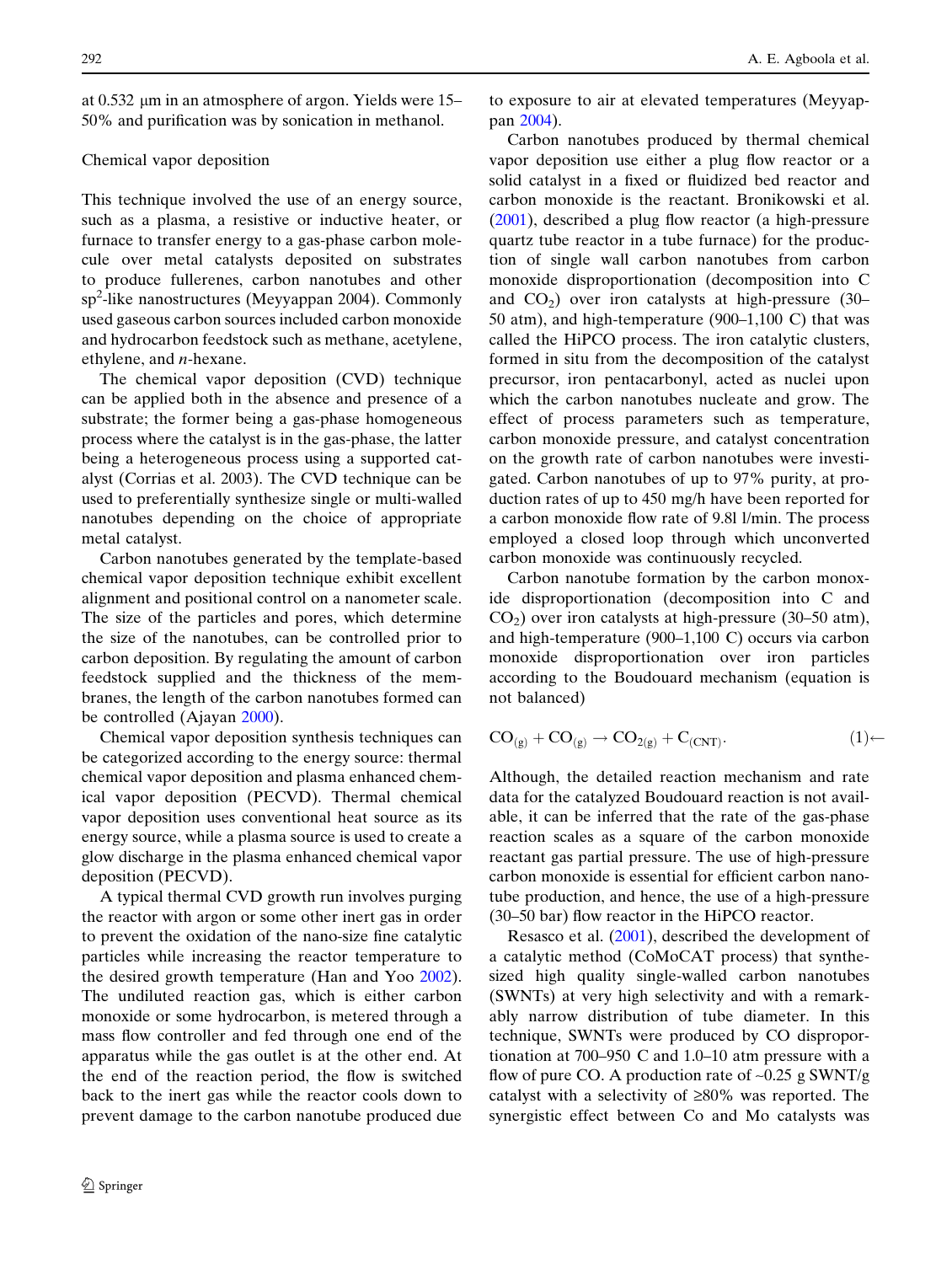$250 \text{ C}$  and acid  $(HCl/HNO<sub>3</sub>)$  was used to remove essential in its performance, such that the catalyst was only effective when both metals were simultaneously present on a silica support with low Co:Mo. Separated, they were either inactive (Mo alone) or unselective (Co alone). The SWNT produced were characterized by TEM, SEM, AFM, Raman spectroscopy and temperature programmed oxidation (TPO). For purification, treatment with 2 M NaOH solution was used to remove  $SiO<sub>2</sub>$ , Mo and Co, and oxidation in air at 200– amorphous carbon.

The plasma enhanced CVD (PECVD) synthesis technique combines non-equilibrium plasma reaction, such as hot filament plasma, microwave plasma, radio frequency plasma and D.C. glow plasma, with template-controlled growth technology to synthesize carbon nanotubes at low process temperature (Li et al. [2004\)](#page-22-0). The plasma reactor consists of a pair of electrodes in a chamber or reaction furnace, with one electrode grounded and the second connected to a high frequency power supply. The hot filament directly heats the catalytic substrate, placed on the grounded electrode, while the carbon rich feedstock such as ethylene, methane, ethane, and carbon monoxide is supplied from the opposite plate to the reaction chamber during the discharge. Carbon nanotubes grow on the nano-size fine metal particles, formed on the catalytic substrate, by the glow discharge generated from the high frequency discharge. The PECVD technique requires relatively low gas pressure and complex vacuum equipments (Li et al. [2004\)](#page-22-0). The relatively low process temperature of PECVD is useful in semiconductor device fabrication (Meyyappan [2004\)](#page-22-0).

 at 450–800 C with a synthesis time of 0.5–40 min and produced MWNT while SWNT (700–800 C) were HCl at 75 C to remove MgO. Liu et al. ([2002\)](#page-22-0) de reactor placed in a furnace at 800–1,000 C at atmo rate of 150 ml/min at a pyrolysis temperature of 900 C. Other investigators reporting the synthesis of carbon nanotubes by CVD include Mauron et al. ([2003\)](#page-22-0) who used iso-pentane  $(C_5H_{12})$  on a magnesium oxide (MgO) powder impregnated with an iron nitrate  $(Fe(NO<sub>3</sub>)<sub>3</sub>·9H<sub>2</sub>O)$  in a fluidized-bed reactor operated synthesized with acetylene. Purification included using scribed the synthesis of MWNT using a tubular quartz spheric pressure using toluene and ferrocene as catalyst precursor. The pyrolysis temperature, ferrocene concentration, solution feeding rate and carrier gas flow rate all influenced the yield of carbon nanotubes. A carbon nanotube yield of 32 wt% was observed at a flow rate of 0.1 ml/min, using 10 wt% ferrocene/toluene solution and a hydrogen/argon carrier gas flow Lyu et al. ([2004\)](#page-22-0) conducted similar experiments with

 Fe–Mo/MgO catalyst ethylene at 800 C, and Andrews cene at temperatures in the range 625–775 C in a et al. [\(2002](#page-21-0)), produced MWNT with xylene and ferroquartz tube in a multi-zone furnace. Details of numerous other similar experiments are given by Agboola ([2005\)](#page-21-0).

#### Growth mechanism

Carbon is the only elemental material that forms hollow tubes, perhaps as a result of the strong surface energy anisotropy of graphite basal planes compared to other lattice planes (Iijimaet al. [1992\)](#page-21-0). As shown in Figs. [1](#page-1-0) and [2](#page-1-0) carbon nanotubes consist of concentric cylinders of hollow carbon hexagonal networks arranged around one another, often with a helical twist with the tips of the tubes almost always closed, with the presence of pentagons in the hexagonal lattice (Iijima et al. [1992](#page-21-0)).

The actual mechanism which carbon forms nanotubes is not understood, and various growth models based on experimental and quantitative studies have been proposed. It seems likely that two different mechanisms operate during the growth of MWNTs and SWNTs, because the presence of a catalyst is absolutely necessary for the growth of the latter (Ajayan [2000](#page-21-0)).

One school of thought assumes that the tubes are always capped and that the growth process involves a  $C_2$  absorption process that is aided by the pentagonal defects on the cap. The second school of thought assumes the tubes are open during the growth process and that carbon atoms are added at the open ends of the tubes (Dresselhaus et al. [1996\)](#page-21-0).

# Evaluation of synthesis methods

The extensive literature review reported by Agboola ([2005\)](#page-21-0) was used to determine reactor type and dimensions, energy requirements, operating conditions including process temperatures and pressures. This review included the reactants products, catalysts, conversion, carbon nanotube yield and selectivity as well as purification techniques employed in experimental studies. Results describing key laboratory-scale production and purification methods were summarized for each of the methods to produce single and multi-wall carbon nanotubes. Detailed tables were prepared by Agboola [\(2005](#page-21-0)) that compared synthesis methods giving carbon source, catalyst, reactor operating conditions (arc-discharge, laser vaporization, and chemical vapor deposition), temperature, pressure, conversion and yield. Using this information, criteria for conceptual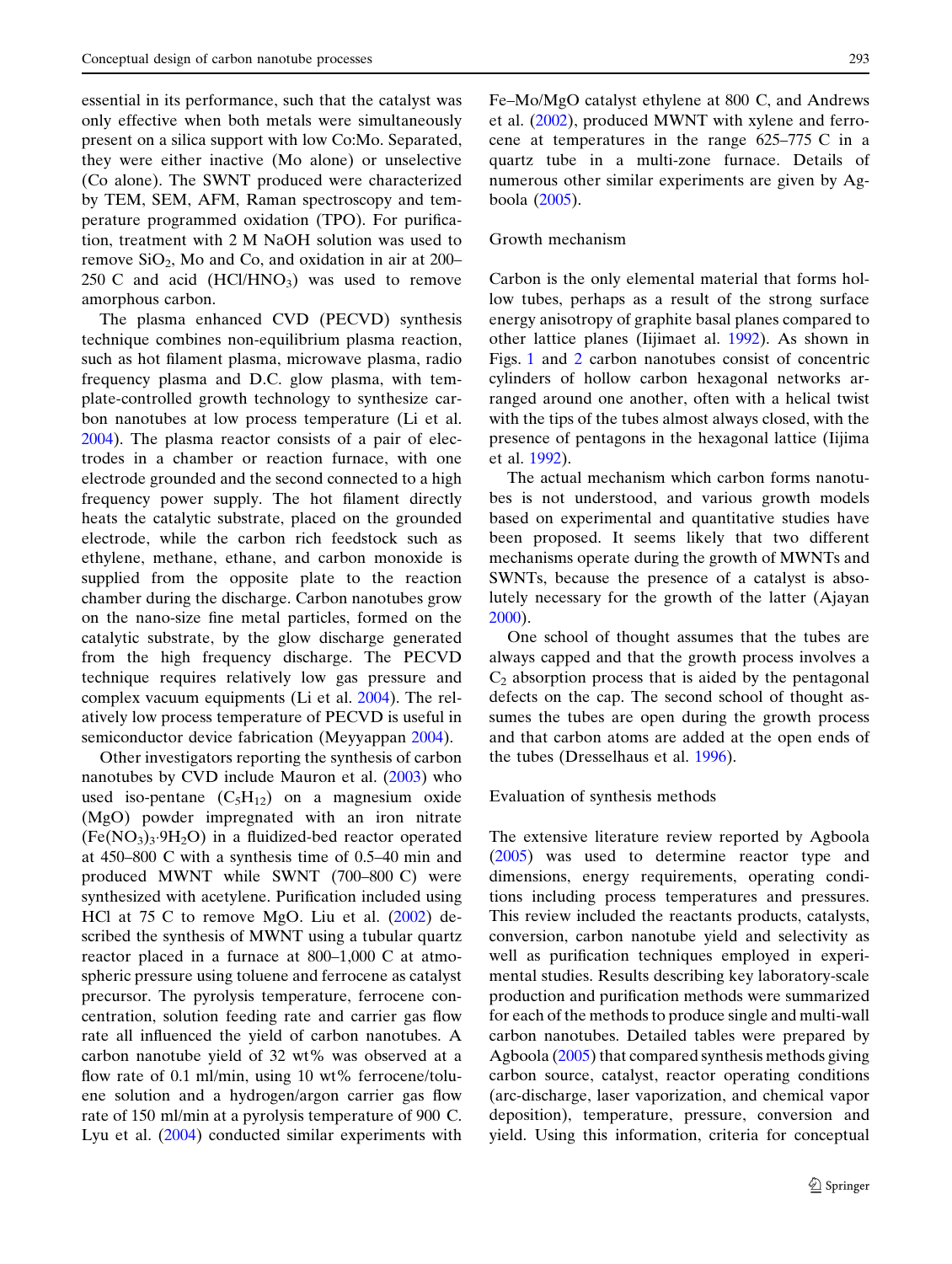designs included capital and operating cost, raw materials selection, operation mode (semi-batch, batch or continuous), production and purification methods. The process operating conditions, such as pressure, temperature, catalyst performance, reactant conversion and selectivity, were considered. The process conditions, such as operating temperature and pressure were important criteria for the conceptual designs because a lower operating temperature and pressure have lower operating costs and energy requirements. Catalyst performance, which includes its activity, deactivation time, and regeneration method, determined the extent of reaction, as well as the process selectivity to the desired product.

Generally, the carbon nanotubes synthesized by the high-temperature electric arc or laser vaporization processes have fewer structural defects, in addition to superior mechanical and electrical properties, than the low-temperature chemical vapor deposition processes. Electric arc and laser ablation processes are limited due to their elaborate configurations. It appears that the economical reasonable limit for the arc process has been reached at a production rate of  $\sim$ 100 g/h of raw carbon nanotubes (Moravsky et al. [2005\)](#page-22-0).

Catalytic chemical vapor deposition operates at a lower temperature and is technically simpler than the arc or laser ablation. It is considered to be an economical route for the tons/day production of carbon nanotubes. Catalytic chemical vapor deposition has a higher selectivity to form carbon nanotubes than arc and laser vaporization, and the electric-arc discharge and laser vaporization methods result in mixtures of carbon materials (Perez-Cabero et al. [2003\)](#page-22-0).

An analysis of the chemical vapor deposition production processes was based on criteria such as process operating conditions, selectivity, continuous growth, and yield. The conclusion was that the high-pressure carbon monoxide disproportionation (HiPCO) reactor and the cobalt–molybdenum fluidized bed catalytic (CoMoCAT) reactor were the two better choices for the conceptual design.

The high-pressure carbon monoxide (HiPCO) reactor has catalytic particles formed in situ by thermal decomposition of iron carbonyl. The process can be operated continuously by using continuous filtration to separate the carbon nanotubes containing the iron catalyst from the unreacted carbon monoxide. Carbon nanotubes contain iron particles  $(-5-6$  at.%) that are formed from the decomposition of the iron carbonyl which act as the growth nucleation sites. The iron nanoparticles are not enclosed in heavy graphitic shells as in the arc or laser vaporization processes and are relatively easier to remove. A major drawback of the

HiPCO reactor is the low rate of carbon monoxide conversion (~15–20% per cycle) even at high pressure. The unconverted carbon monoxide feedstock can be recycled to the reactor (Bronikowski et al. [2001](#page-21-0)). A commercial process using the HiPCO reactor is being developed by Carbon Nanotechnologies Incorporation, Houston, TX, a start-up company from Rice University.

 CO disproportionation at 700–950 C and a total pres-The cobalt–molybdenum fluidized bed catalytic (CoMoCAT) reactor employs the synergistic effect between the cobalt and molybdenum to give high selectivity (better than 80%) to carbon nanotubes from sure ranging from 1 to 10 atm. Carbon monoxide disproportionation reaction is exothermic and can be limited by equilibrium at the high temperatures required to activate CO on the catalyst. High carbon monoxide pressures are used in order to mitigate the temperature effect and enhance the formation of carbon nanotubes. Resasco et al. [\(2001](#page-22-0)), reported that the extent of Co–Mo interaction is a function of the Co:Mo ratio in the catalyst. At low Co:Mo ratios, Co interacts with Mo in a superficial cobalt molybdate-like structure, whereas at high ratios, it forms a non-interacting  $Co<sub>3</sub>O<sub>4</sub>$  state. The formation of carbon nanotubes is enhanced at low Co:Mo ratios because the Co:Mo interaction inhibits the cobalt sintering that usually results at the high temperatures.

The CoMoCAT fluidized bed reactor would give intimate contact between CO and the silica supported Co–Mo catalyst powder with high specific surface area. The residence times of the carbon nanotube could be controlled, and the activity of the catalyst utilized to ensure high conversion. There would be efficient heat and mass transfer between the carbon nanotube agglomerates and the bulk gas phase to have temperature control as needed to more-closely approach equilibrium. The carbon nanotubes formed in the CoMoCAT reactor are attached to the silica-supported catalyst particles, and an effective sequence of purification processes is required to remove these impurities. A commercial process using the CoMoCAT reactor is being developed by SouthWest Nanotechnologies, Inc., Norman, OK, a start-up company from the University of Oklahoma.

# Purification methods

The carbon nanotubes, as produced by the various synthesis techniques, contain impurities such as graphite nanoparticles, amorphous carbon, smaller fullerenes, and metal catalyst particles. These impurities have to be separated from the carbon nanotubes before they can be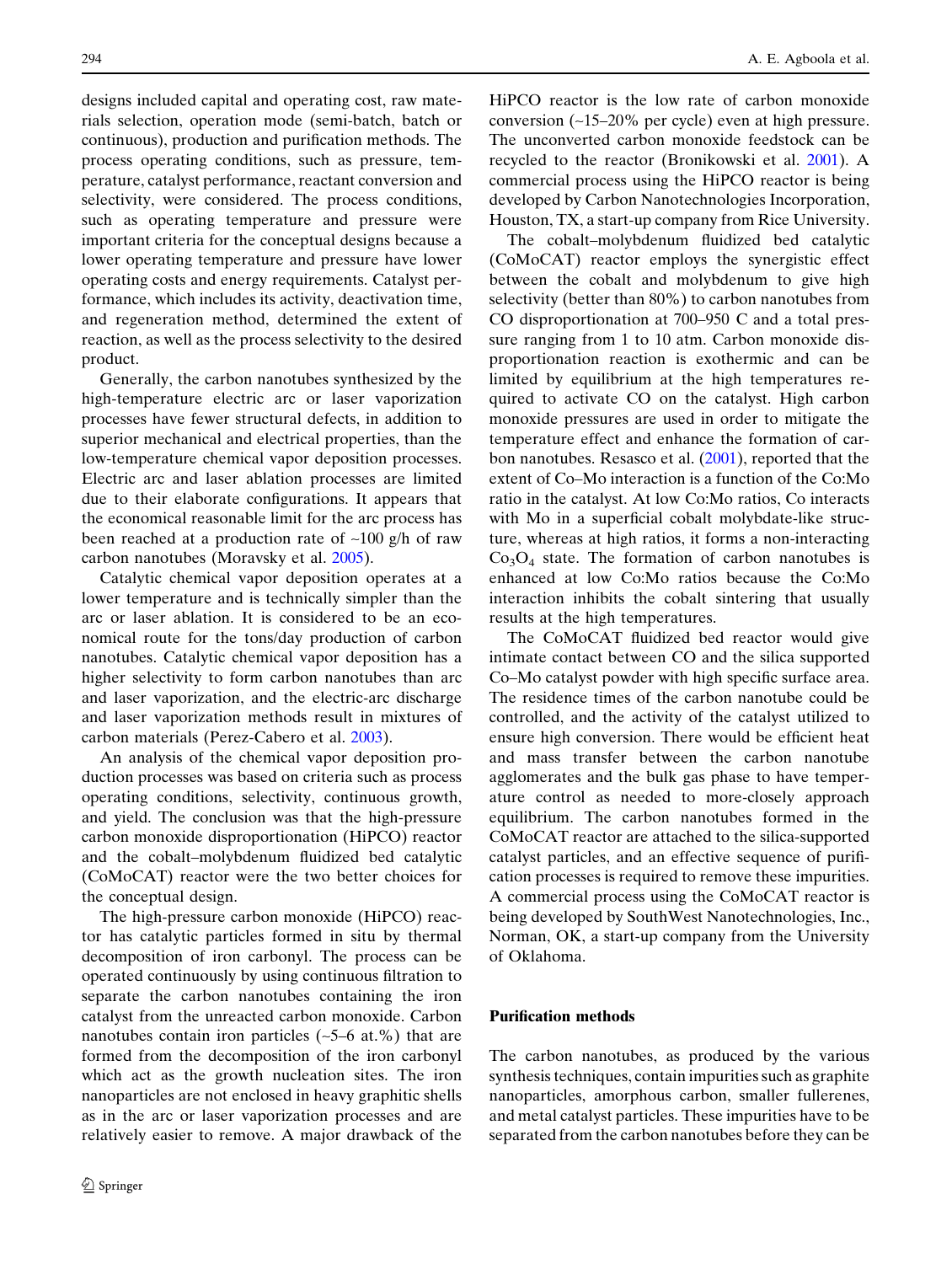used for applications such as composites, nanoelectronics, etc. Purification techniques have been devised in other to improve the quality and yield of carbon nanotubes, and these methods include oxidation, acid treatment, annealing, micro filtration, ultrasonication, ferromagnetic separation, functionalization and chromatography techniques. A detailed literature review of these purification processes is given by Agboola ([2005\)](#page-21-0), and important details about these methods are summarized in the following paragraphs.

# Oxidation

 than 700 C in air or in pure oxygen. The main short nanotube weight loss begins at about 700 C, with sig bon dioxide at about 860 C (Terrones [2003\)](#page-22-0). Amorphous carbon is oxidized more readily than carbon nanotubes, and the first technique devised to purify carbon nanotubes relied on the oxidation behavior of carbon nanotubes at temperatures greater coming of the oxidative treatment is the high likelihood of the carbon nanotubes being oxidized during impurities oxidation. Carbon nanotube yield from the oxidative treatment in air/oxygen is usually poor. Carbon nanotube reactivity, measured using thermo gravimetric analysis, showed that the onset of carbon nificant decrease in mass thereafter. Carbon nanotubes are oxidized completely to carbon monoxide and car-

 760 C in ambient air. The quality and yield of the car-The oxidative treatment of carbon nanotubes in air/ oxygen removes carbonaceous impurities such as amorphous carbon and helps expose the catalytic metal surface enclosed in the carbon nanotube for further purification techniques. For example, Park et al. [\(2001](#page-22-0)) used an annealing apparatus consisting of two quartz tubes where the inner tube containing the MWNTs, was rotated inside the outer tube at the rate of 30 rpm at bon nanotubes obtained was determined by the annealing time, and yield as high as 40% were reported.

# Acid treatment

Acid treatment of single wall carbon nanotubes is used to remove metal catalyst from the reaction products. The treatment is usually preceded by a mild oxidation or sonication step to clear and expose the metal surface followed by the solvation of the metal catalyst on exposure to an acid while the carbon nanotubes remain in suspended form. Chiang et al. ([2001a](#page-21-0)), reported using nitric acid to remove catalytic metals from laserablation grown single-walled carbon nanotubes. Then methanol wash was used followed by oxidation with

5%  $O_2$ /Ar at 1.0 atm at 300 and 500 C. Then extraction in a vacuum at 150 C. The final metal content after the second gas-phase oxidation at 500 C was about 0.1 was performed with concentrated HCl solution to remove catalytic metals (Co and Ni) followed by drying atomic percent relative to carbon, and carbon nanotube purity 99.9% was reported.

 methanol and annealing at 800 C gave carbon na-Chiang et al. ([2001b](#page-21-0)), reported a method for extracting iron metal catalyst and amorphous carbon from single-wall carbon nanotubes produced in the HiPCO reactor. It involved low temperature, metal catalyzed, wet air oxidation of nanotubes to selectively remove amorphous carbon and enable extraction of iron with concentrated HCl. Filtering with water/ notubes with a catalytic metal content of less than 1.0% (wt).

Other investigators have reported similar results using mineral acids to remove metal catalysts and oxidation to remove amorphous carbon. Hou et al. ([2002\)](#page-21-0), described the benefit of ultrasonication. Carbon nanotubes with purity greater than 94% were obtained, and yields of the purified material varied from 30 to 50%, depending on the oxidation time and temperature. Harutyunyan et al. [\(2002](#page-21-0)), used microwave heating followed by a mild acid treatment to remove most of the catalytic metals in the sample, and the purified single-walled carbon nanotubes reportedly contained a residual metal level lower than 0.2 wt%. Details of numerous other similar experiments are given by Agboola ([2005\)](#page-21-0).

### Ultrasonication

This purification technique involves the separation of particles using ultrasonic vibrations which agglomerates different nanoparticles undergoing forced vibration, and they become more dispersed. The separation efficiency is dependent on the surfactant, solvent and reagents used.

by 600 W, 20 kHz ultrasonic processor at  $\sim$ 0 C, and Shelimov et al. [\(1998](#page-22-0)), reported using an ultrasonically-assisted filtration method for the purification of single wall carbon nanotubes produced by the laservaporization process. Ultrasonication applied to the sample during filtration maintained the material in suspension and prevented cake formation on the surface of the filter. The as-produced SWNT soot, suspended in toluene, was filtered to extract soluble fullerenes, and the toluene-insoluble fraction was resuspended in methanol. This suspension was purified using a filtration funnel with an ultrasonic horn driven methanol was continuously added to maintain a con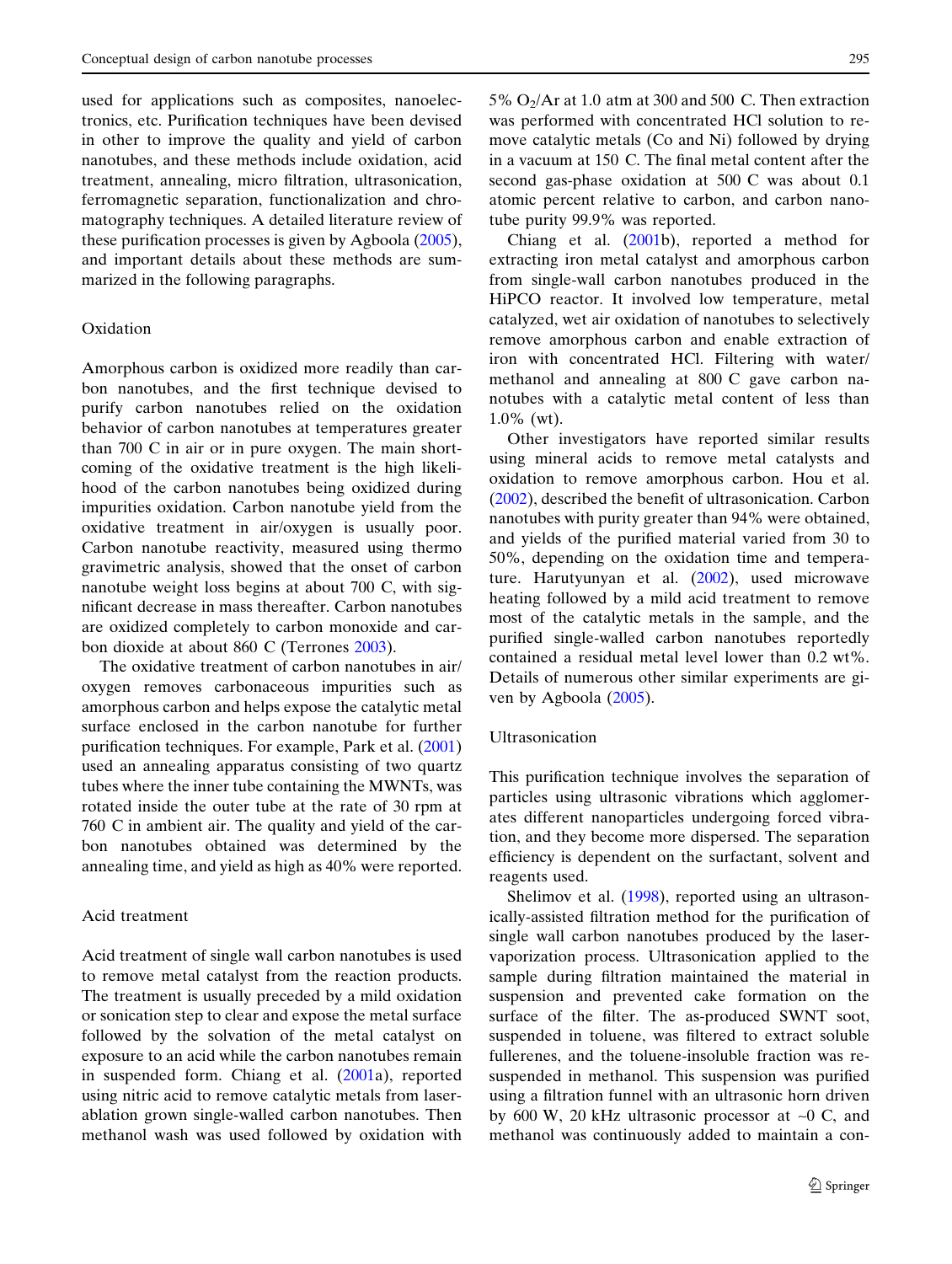stant filtration volume. This was followed by washing with 6 M sulfuric acid to remove traces of any metal (mostly titanium) introduced into the sample from the ultrasonic horn. Purity greater than 90% was obtained with yields ranging between 30–70%.

Hernadi et al. ([1996\)](#page-21-0), reported the use of a combination of ultrasound and various chemical treatments in separating carbon nanotubes from the other impurities from carbon nanotube synthesis by catalytic decomposition of acetylene over supported Co/silica and Fe/silica. Dilute nitric acid (30%) was used to dissolve metallic particle (Co/Fe). Then sample was sonicated in a mixture of *n*-hexane, acetone and isopropanol. The purity and yield of carbon nanotubes generated from this purification technique were not reported.

# Mechanical purification

Catalytic metal particles enclosed in carbon nanotube graphitic shells can be removed mechanically based on the ferromagnetic properties of the metal particles. The method of Thien-Nga et al. [\(2002](#page-22-0)) mixed SWNT suspension containing metal particles with inorganic nanoparticles in an ultrasonic bath that mechanically separated the ferromagnetic particles from their graphitic shells. The separated ferromagnetic particles were then trapped by permanent magnetic poles followed by a chemical treatment to obtain high purity single walled carbon nanotubes.

# Functionalization

This purification technique is based on making single walled carbon nanotubes more soluble than the impurities by attaching functional groups to the nanotubes. The soluble carbon nanotubes can be separated from such insoluble catalytic impurities, and then the functional groups are removed. Georgakilas et al. ([2002\)](#page-21-0), described using 1,3-dipolar cycloaddition of azomethineylides in dimethylformamide (DMF) suspension to enhance the solubility of the functionalized single-wall carbon nanotubes while the catalytic metal particles remain insoluble. Amorphous carbon impurities also dissolve in the DMF suspension. The modified carbon nanotubes were separated from the amorphous carbon through a slow precipitation process that took place by adding diethyl ether to a chloroform solution of functionalized single walled carbon nanotubes. This process was repeated three times with the recovered soluble material, and the solid residue, containing the amorphous carbon impurities was discarded. The purified single-wall carbon nanotubes

 were recovered by thermal treatment at 350 C, which by annealing to 900 C. The iron content in the impure eliminated the functional group attachments, followed single-wall carbon nanotubes and functionalized singlewall carbon nanotubes as measured by atomic absorption analysis was  $\sim$ 26% Fe (w/w) and  $\sim$ 0.4% Fe (w/w), respectively.

# Microfiltration

 evaporator at 60 C. The purity of the carbon nanotubes This purification technique is based on size or particle separation that separates single-wall carbon nanotubes from coexisting carbon nanospheres (CNS), metal nanoparticles, polyaromatic carbons and fullerenes. A suspension of single-wall carbon nanotubes, CNS and metal nanoparticles is made using an aqueous solution with a cationic surfactant. The carbon nanotubes are subsequently trapped using a membrane filter, while other nanoparticles (metal nanoparticles and carbon nanospheres) passed through the filter. In this procedure (Bandow et al. [1997\)](#page-21-0) a sample was soaked in organic solvents, such as  $CS_2$ , to dissolve and extract polyaromatic carbons and fullerenes. The  $CS<sub>2</sub>$  insoluble fractions were then trapped in a filter and then dispersed in an aqueous solution of 0.1% cationic surfactant (benzalkonium chloride) using ultrasonic agitation to separate the CNS and metal particles from the carbon nanotubes. After sonication for 2 h, the suspension was forced through a micro filtration cell using an overpressure ( $\sim$ 2 atm) of N<sub>2</sub> gas, and a stirring unit was used to prevent surface contamination of the membrane filter by the unfiltered components. Most of the CNS and metal nanoparticles passed through the filter while the carbon nanotubes and a small amount of residual CNS and metal particles were caught on the filter. The micro filtration process was repeated for three cycles to minimize the amount of residual CNS and metal nanoparticles trapped between the carbon nanotubes ropes. Both the CNS and carbon nanotubes fractions were soaked in ethanol to wash out the surfactant. The suspension (CNS fraction) that passed through the membrane filter was then dried in a rotary in the final purified fraction was in excess of 90 wt.%.

#### Chromatography

This technique is mainly employed in separating small amounts of single-wall carbon nanotubes into fractions with small size (length and diameter) distribution by running single-wall carbon nanotubes over a column with porous material. The columns that have been used include high performance liquid chromatography–size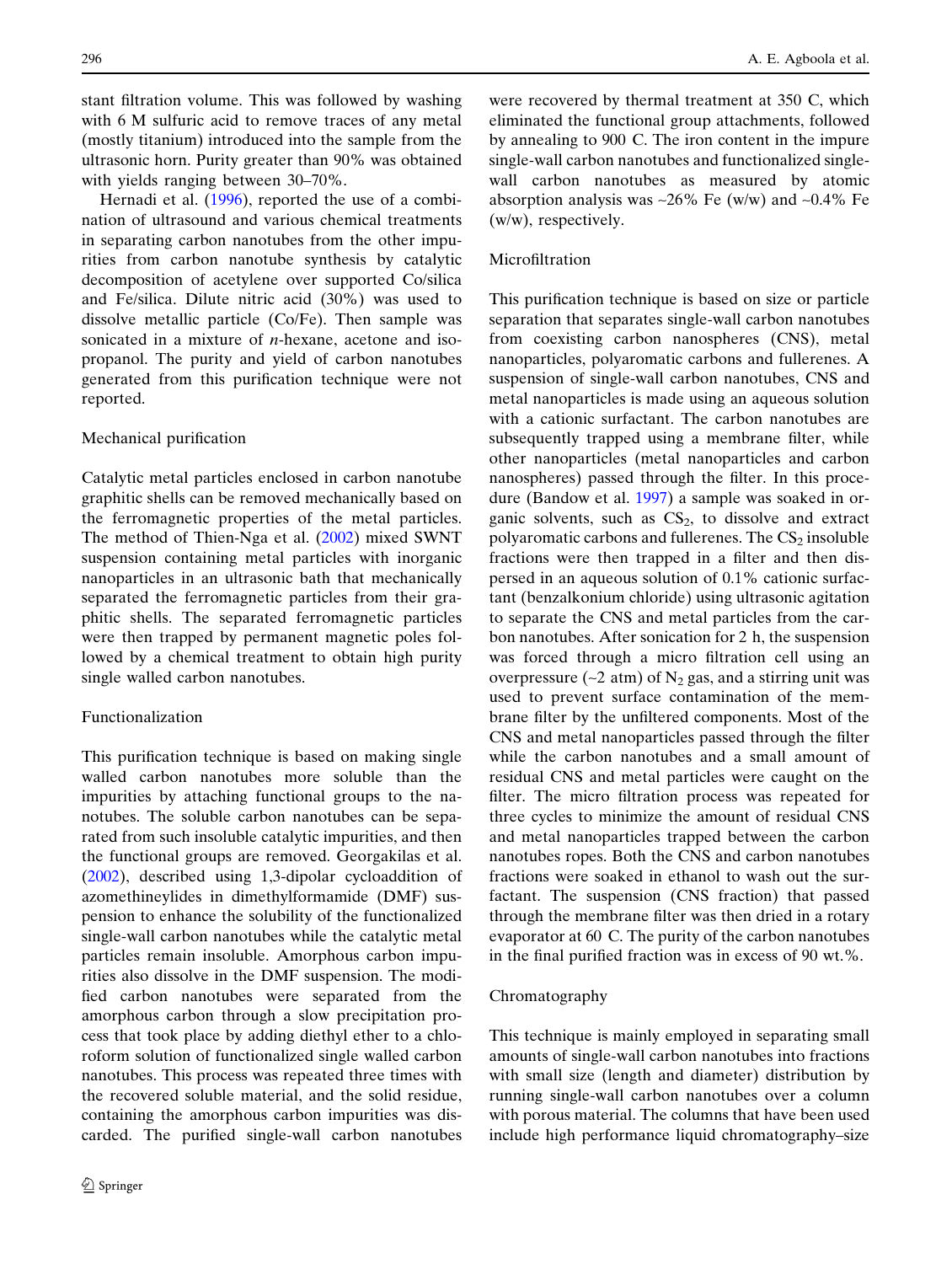exclusion chromatography (HPLC–SEC) and gel permeation chromatography (GPC). A review of the chromatography purification technique has been given by Niyogi et al. ([2001\)](#page-22-0). The procedure for GPC started with carbon nanotubes functionalized by octadecylamine to be soluble in tetrahydrofuran (THF). Then the solution was run over a gel permeation chromatographic column (Styragel HMW7), with THF as the mobile phase. The chromatogram, obtained using a photodiode array detector (PDA), showed elution of two bands. Of the two main fractions obtained, the first contains semi-conducting single-wall carbon nanotubes, and the second fraction contained nanoparticles and amorphous carbon. It was estimated that 50% of the single-walled carbon nanotubes in the soot was recovered from the first fraction eluted from the column. This technique was said to offer the promise of sorting single walled carbon nanotubes by length, diameter and chirality.

# Evaluation of purification methods

 peratures (800–1,200 C). Purification techniques can The various purification methods combined two or more purification techniques. Typically, an initial mild oxidation step was used to remove amorphous carbon and expose catalyst metal particles to the surface. This was followed by treatment in strong acids to dissolve the catalyst particles or treatment in organic solvents to dissolve fullerenes. The carbon nanotube product was subsequently filtered and washed with alcohol or deionized water to any remove residual acid. The carbon nanotube products were then dried at elevated temalter the structural surface of the carbon nanotubes according to Ajayan ([2000\)](#page-21-0), and caution was recommended when considering purification processes. Purification should remove carbonaceous impurities and the catalyst metal particles with minimal impact on the carbon nanotubes.

#### Selection of synthesis and purification methods

Laboratory-scale carbon nanotube synthesis techniques used either condensation of a carbon vapor or the catalytic action of transition metal particles on carbon vapor. Typical catalytic transition metals with high carbon nanotube yield were iron, nickel, and cobalt–molybdenum. The catalytic chemical vapor deposition processes appeared to be the most promising for an industrial chemical reactor.

Two catalytic chemical vapor deposition reactors were selected for the conceptual design of carbon nanotube processes. The reactors use the high-pressure

carbon monoxide disproportionation reaction over iron catalytic particle clusters (HiPCO reactor), and the catalytic disproportionation of carbon monoxide or hydrocarbon over a silica supported cobalt–molybdenum catalyst (CoMoCAT reactor). Purification of the carbon nanotube product uses a multi-step approach: oxidation, acid treatment, filtration and drying. The oxidation treatment is used to selectively remove amorphous carbon impurities without affecting the structural integrity of the carbon nanotube product.

### Conceptual design of carbon nanotube processes

Two processes have been designed, one using the HiPCO reactor and the other using the CoMoCAT reactor. Criteria were low cost, high product yield and selectivity, catalyst performance, and moderate temperatures and pressures. A capacity for the conceptual design was 5,000 metric tons/year which is the size of a carbon nanofiber production plant operated by Grafil, a California-based Mitsubishi Rayon subsidiary (C & E News 2005). Carbon nanotubes will displace carbon fibers in advanced polymer composites, and this plant capacity is comparable to other carbon fiber production facilities (Agboola [2005\)](#page-21-0).

The conceptual designs begin with the development of a process flow diagram (PFD) for the two processes. Then the material and energy balance equations, rate equations and equilibrium relationships are developed for each unit in the PFD. These equations are given by Agboola [\(2005](#page-21-0)) and summarized in tabular form for both designs. Material balance equations include the overall material balance and the component material balance equations, and the steady state material balance for a component is written as:

$$
F_{\text{inlet}}^{(i)} - F_{\text{outlet}}^{(i)\leftarrow} + F_{\text{gen}}^{(i)} = 0
$$
\n
$$
(2)
$$

where  $i$  represents the name of component, and  $F$  stands for mass flow rate in kg/h. The overall mass balance is the summation of all component material balances.

The steady state overall energy balance is formulated based on the first law of thermodynamics. Assuming that the changes in kinetic and potential energy are neglected, the energy balance equation is, (Felder and Rousseau [2000](#page-21-0))

$$
\Delta H = Q - W \tag{3} \leftarrow
$$

where  $Q$  is the net heat added to the system;  $W$  is the work done by the system on the surroundings; and  $\Delta H$ is the change in enthalpy between input and output streams. Thus,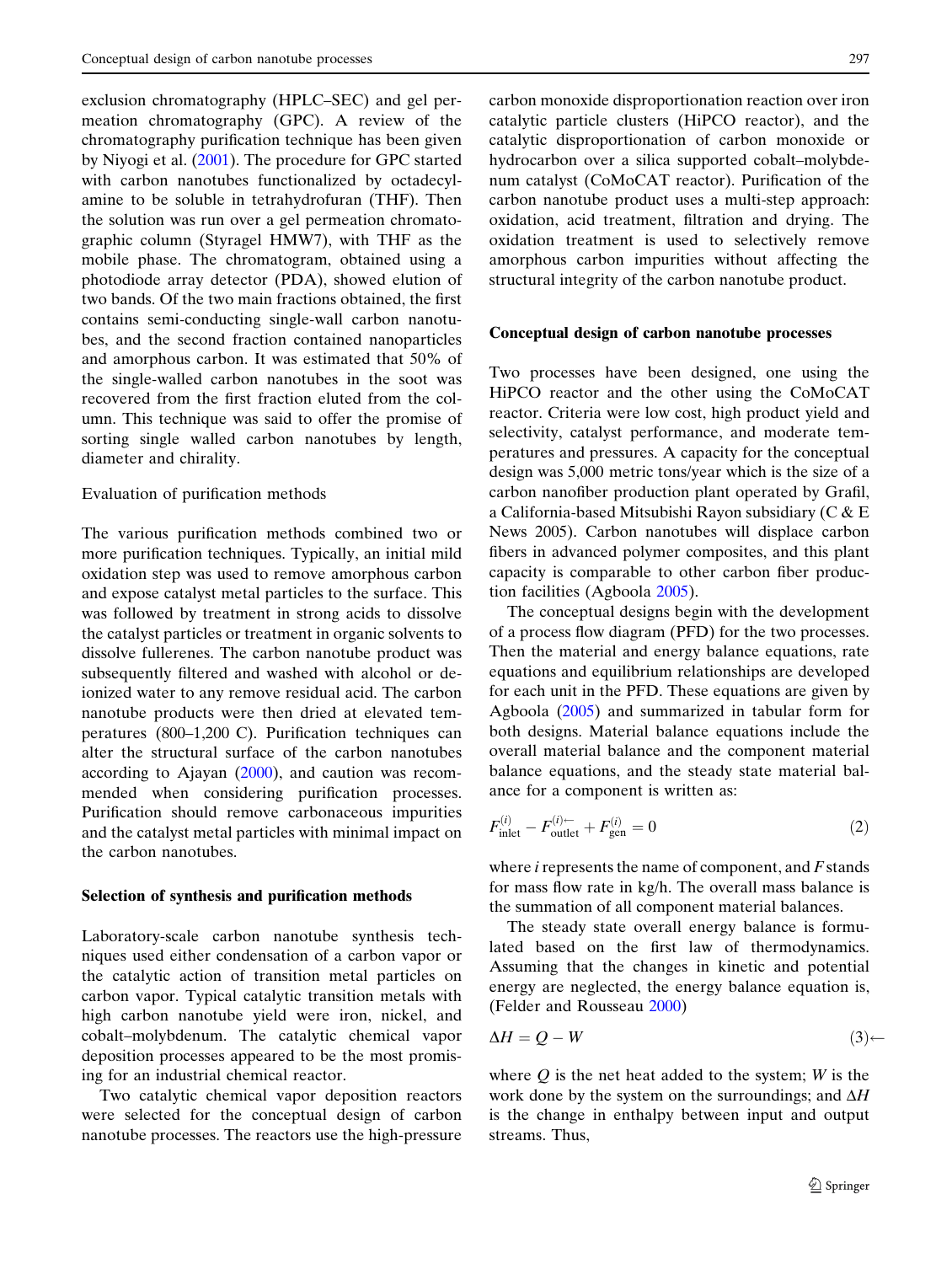$$
\Delta H = \sum_{\text{output}} n^{(i)} h^{(i)} - \sum_{\text{input}} n^{(i)} h^{(i)} \tag{4}
$$

the reference condition for enthalpy is the elements that constitute the reactants and products at 298 K and the non-reactive molecular species at any convenient temperature. The specific enthalpy  $h_k^{(i)}$  of component i, in stream  $k$ , can be expressed as a function of temperature (McBride et al. [2002\)](#page-22-0):

$$
h_k^{(i)}(T) = R * \leftarrow a_1^{(i)}T + \frac{a_2^{(i)}}{2}T^2 + \frac{a_3^{(i)}}{3}T^3 + \frac{a_4^{(i)}}{4}T^4 + \frac{a_5^{(i)} - 1}{5}T^5
$$
  
+  $\frac{b_1^{(i)}}{T}$  kJ/kg mol (5)

where  $a_1, a_2, a_3, a_4, a_5$  and  $b_1$  are thermodynamic coefficients, T is temperature  $(K)$ , and R is gas constant  $(kJ)$ kg mol K). The enthalpy functions for the component species in the two processes are given by Agboola ([2005\)](#page-21-0).

### Conceptual design of the CNT-PFR process

This design is based on the high-pressure carbon monoxide (HiPCO) reactor, a plug flow (PFR) reactor developed at Rice University. The HiPCO reactor converts carbon monoxide into single-wall carbon nanotubes and carbon dioxide, at high pressures (30–50 bar), and at temperatures between 1,273 and 1,473 K. Carbon nanotubes and carbon dioxide are produced from carbon monoxide and iron pentacarbonyl catalyst precursor. The overall conversion of carbon monoxide to carbon nanotubes in the HiPCO reactor was 20 mol% (Bronikowski et al. [2001\)](#page-21-0). The process flow diagram is shown in Fig. [3,](#page-10-0) and the mass flow rates on the PFD are in kg per h. Descriptions of the process units and process streams are given in Tables [1](#page-11-0) and [2.](#page-12-0) The process consists of four sections, which are the feed preparation section, the reactor section, the separation/purification section and the absorber section.

#### Feed preparation section

The process equipment used in this section includes a mixer (V-101), a gas-fired heater  $(E-101)$  and a gas compressor (C-101). The gas streams entering the mixer (V-101) consist of 2,637 kg/h fresh CO (SR01) and 627 kg/h iron pentacarbonyl vapor (SR02). Iron pentacarbonyl is vaporized into the CO stream by passing pure CO stream through a liquid  $Fe(CO)_{5}$ -filled bubbler (Nikolaev 2004). The mixer blends the fresh CO feed (SR01) and iron pentacarbonyl vapor (SR02) streams together at 303 K.

The gas stream (SR03) leaving the mixer, which consists of carbon monoxide saturated with iron pentacarbonyl vapor, is sent to the flow reactor (V-102) at 303 K and atmospheric pressure. The unconverted CO reactant is completely recovered and recycled to the reactor from the compressor. The gas compressor (C-101) supplies 12,340 kg/h CO feed recycle (SR04) at 1,323 K and 450 psia.

The CO recycle is passed through two heat exchanger units (E-102 and E-101) successively to increase its temperature. The cross heat exchanger (E-102) increases the temperature of the CO recycle stream from 551 K (SR17) to 707 K (SR18); while the gas-fired heater (E-101) increases the temperature from 707 K (SR18) to 1,323 K (SR04). The sample calculations for the mass flow rates of the iron pentacarbonyl feed, CO feed and CO feed recycle streams are given by Agboola ([2005\)](#page-21-0).

#### Reactor section

The process units used in this section include a highpressure reactor (V-102), a gas–solid filter (Z-101), the reactor effluent-feed recycle cross heat exchanger (E-102), the waste heat boiler (E-103), and the heat exchanger water cooler 1 (E-104). The mixed gas stream (SR03) containing CO saturated with iron pentacarbonyl vapor, and the CO feed recycle (SR04), from the heater, are passed through the flow reactor (V-102).

In the reactor, the mixed stream (SR03), containing CO and  $Fe(CO)_{5}$ , is rapidly mixed and heated with the hot CO feed recycle stream (SR04). The flow reactor is modeled as an isothermal plug-flow reactor at an operating pressure of 450 psia, and operating temperature of 1,323 K, based on laboratory experiments (Nikolaev 2004). Upon heating, the iron pentacarbonyl vapor decomposes to iron atoms and CO according to Eq. 6

$$
\text{Fe(CO)}_5 \xrightarrow{\text{Heat}} \text{Fe}_{(s)} + 5\text{CO}_{(g)} \tag{6} \leftarrow
$$

the iron formed from the decomposition of the iron pentacarbonyl, nucleates and form iron clusters that initiate the growth of carbon nanotubes in the gas phase, through carbon monoxide disproportionation reaction (Boudouard reaction)

$$
x\mathrm{CO}_{(g)} \xrightarrow{\qquad \qquad \mathrm{Fe} \qquad} \mathrm{CNT}_{(s)} + \frac{x}{2}\mathrm{CO}_{2(g)} \tag{7}\leftarrow
$$

the stoichiometrically balanced form of Eq. 7 based on a carbon nanotube molecule containing 3,000 carbon atoms is given by Eq. 8 (Scott et al. [2003](#page-22-0)):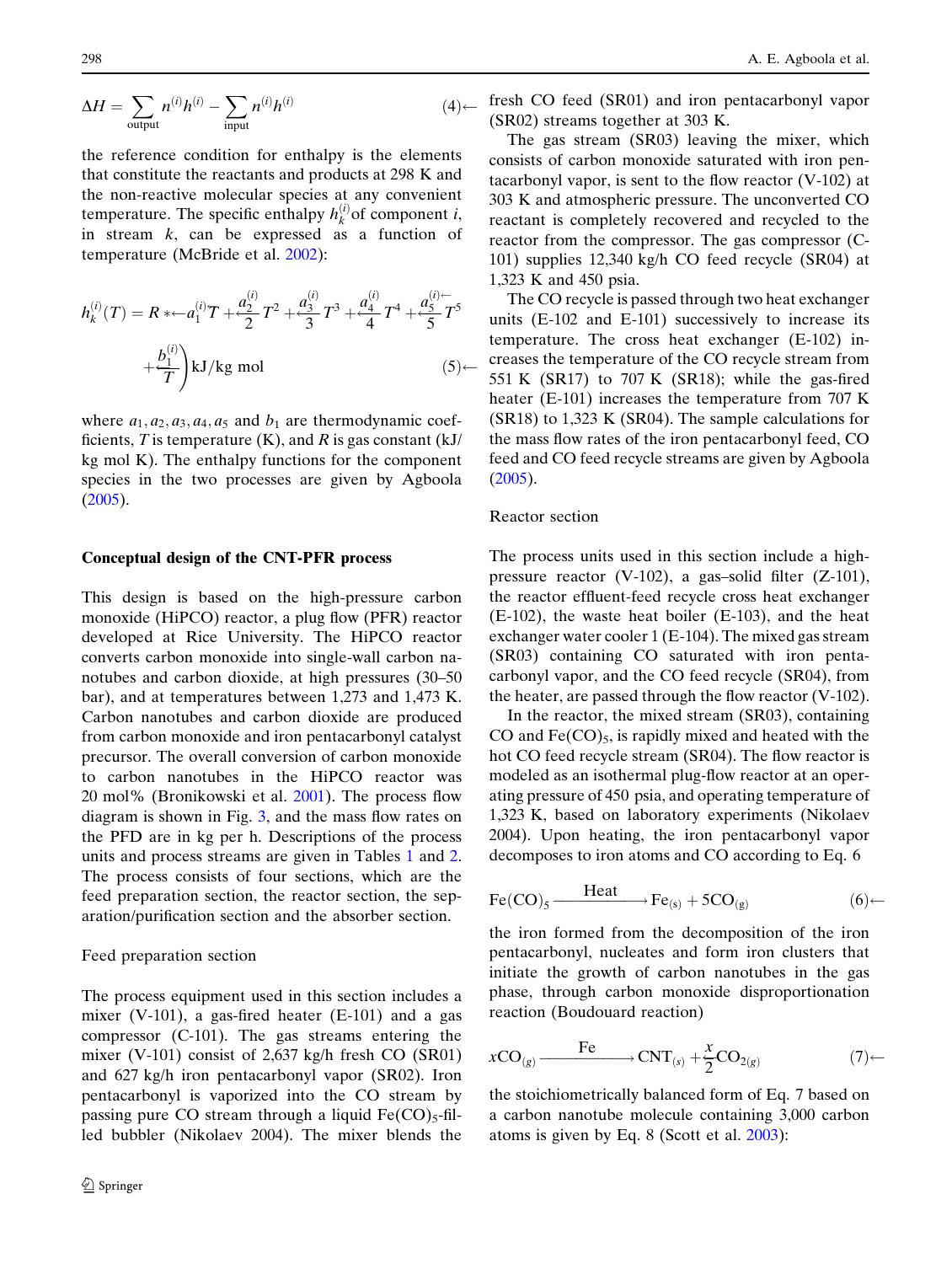for the CNT-PFR design (mass flow rates in kg/h)

<span id="page-10-0"></span>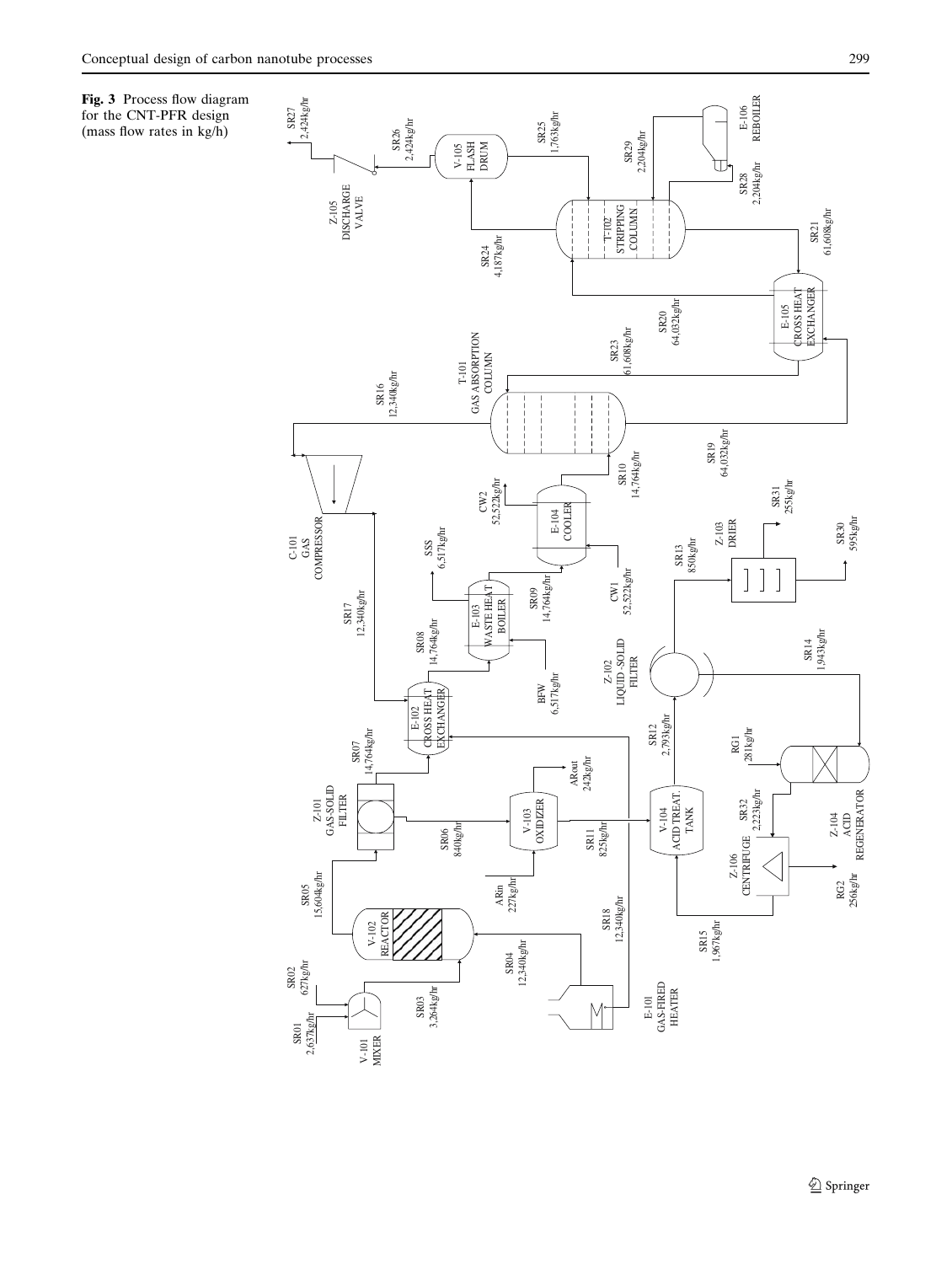<span id="page-11-0"></span>Table 1 Process units for the CNT-PFR process model (refer to Fig. [3,](#page-10-0) the process flow diagram)

| Name of unit    | Description                                               |  |  |
|-----------------|-----------------------------------------------------------|--|--|
| Heat exchangers |                                                           |  |  |
| $E-01$          | CO Feed recycle gas-fired heater                          |  |  |
| $E-02$          | Reactor gas effluent-feed<br>recycle cross heat exchanger |  |  |
| $E-03$          | Waste heat boiler                                         |  |  |
| $E-04$          | Heat exchanger water cooler 1                             |  |  |
| $E-0.5$         | Solute rich-lean solvent cross heat<br>exchanger          |  |  |
| $E-06$          | Kettle reboiler                                           |  |  |
| Process vessels |                                                           |  |  |
| $V-101$         | Mixer                                                     |  |  |
| $V-102$         | High pressure flow reactor                                |  |  |
| $V-103$         | Air oxidizer                                              |  |  |
| $V-104$         | Acid treatment tank                                       |  |  |
| $V-105$         | Flash drum                                                |  |  |
| $T-101$         | Gas absorption column                                     |  |  |
| $T-102$         | Gas stripping column                                      |  |  |
| $C-101$         | Gas compressor                                            |  |  |
| $Z - 101$       | Gas-solid filter                                          |  |  |
| $Z-102$         | Liquid-solid filter                                       |  |  |
| $Z-103$         | Product drier                                             |  |  |
| $Z - 104$       | Acid regeneration column                                  |  |  |
| $Z-105$         | Vent/discharge valve                                      |  |  |
| $Z - 106$       | Centrifuge separator                                      |  |  |

$$
6,000\text{CO}_{(g)} \xrightarrow{\text{Fe}} \text{C}_{3,000(s)} + 3,000\text{CO}_{2(g)} \qquad (8)
$$

Carbon nanotubes nucleate and grow in the gas phase on catalytic iron nanoparticle clusters. Growth starts when the catalyst particles are sufficiently large enough for carbon nanotube nucleation; and growth ceases when the catalyst cluster grows too large and prevents the diffusion of additional CO to the particle's surface. The growth of carbon nanotube occurs throughout the length of the reactor. The carbon monoxide disproportionation reaction over iron catalyst is slightly exothermic  $\Delta H = -172.5$  kJ/kg mol (Dateo et al. [2002\)](#page-21-0).

In this design, the conversion of CO in the flow reactor to form carbon nanotube, based on Eq. 8, is 20 mol%, i.e., 0.20 kg mol CO reacted to form CNT per kg mol CO fed to the reactor. The conversion used is based on the optimal conversion obtained in the laboratory-scale HiPCO reactor (Davis [2005](#page-21-0)). The selectivity of the CO reactant to form carbon nanotubes, based on Eq. 8, is 90%, i.e., 0.9 kg mol CO reacted to form carbon nanotube per kg mol CO reacted.

Amorphous carbon is formed in the reactor according to Eq. 9:

$$
2CO_{(g)} \to C_{(s)} + CO_{2(g)} \tag{9}
$$

the selectivity of the CO reactant to form amorphous carbon, based on Eq. (8) is 10%, i.e., 0.1 kg mol CO reacted to form amorphous carbon per kg mol CO reacted. The selectivity values used in the HiPCO reactor are based on high TEM studies, which revealed that carbon nanotubes produced by the HiPCO reactor contain lower amorphous carbon over coating in contrast to carbon nanotubes produced by the laser vaporization or arc discharge processes (Bronikowski et al. [2001](#page-21-0)).

The effluents stream (SR05) from the reactor contains carbon nanotube (CNT), amorphous carbon, iron particles,  $CO<sub>2</sub>$  and unconverted CO. The carbon nanotube formed contains residual iron particles from the thermal decomposition of iron pentacarbonyl. The carbon nanotube produced is transported out of the flow reactor by the continuous gas flow and sent to a gas–solid filter (Z-101). The gas–solid filter separates the solid products (SR06) containing carbon nanotube, residual iron and amorphous carbon from the hot, mixed carbon monoxide and carbon dioxide gas stream (SR07). It is essential to remove 99.999% solids upstream of the compressor, in order to minimize erosion of turbine.

The hot, mixed-gas stream (SR07) from the gas– solid filter (Z-101) is initially cooled in the reactoreffluent/feed-recycle cross heat exchanger (E-102). The cross heat exchanger cools the gas stream from 1,323 (SR07) to 1,223 K (SR08), and preheats the CO feed recycle stream from 551 (SR17) to 707 K (SR18). The mixed gas stream (SR08) from the cross heat exchanger is then passed to the waste heat boiler (E-103).

The waste heat boiler (E-103) cools the mixed gas stream from 1,223 (SR08) to 573 K (SR09) by removing heat from the mixed gas stream to produce saturated steam. Boiler feed water (BFW) is supplied to the waste heat boiler (E-103) at 303 K, while saturated steam (SSS) is produced at 533 K and 675 psia. The saturated steam produced is used for process heating in other process units such as the reboiler and heater.

The gas stream exiting the waste heat boiler is further cooled from 573 (SR09) to 330 K (SR10) in the heat exchanger water cooler 1 (E-104). Cooling water is supplied to the heat exchanger cooler at 303 K (CW1) and exits at 323 K (CW2). The gas stream leaving the water cooler (SR10) is then fed into the gas absorption column (T-101) as bottoms at 330 K.

### Separation/purification section

The process units used in the separation/purification section include the previously described gas–solid filter (Z-101), an air oxidizer (V-103), an acid treatment tank (V-104), a liquid–solid filter (Z-102), a product drier (Z-103), an acid regeneration column (Z-104) and a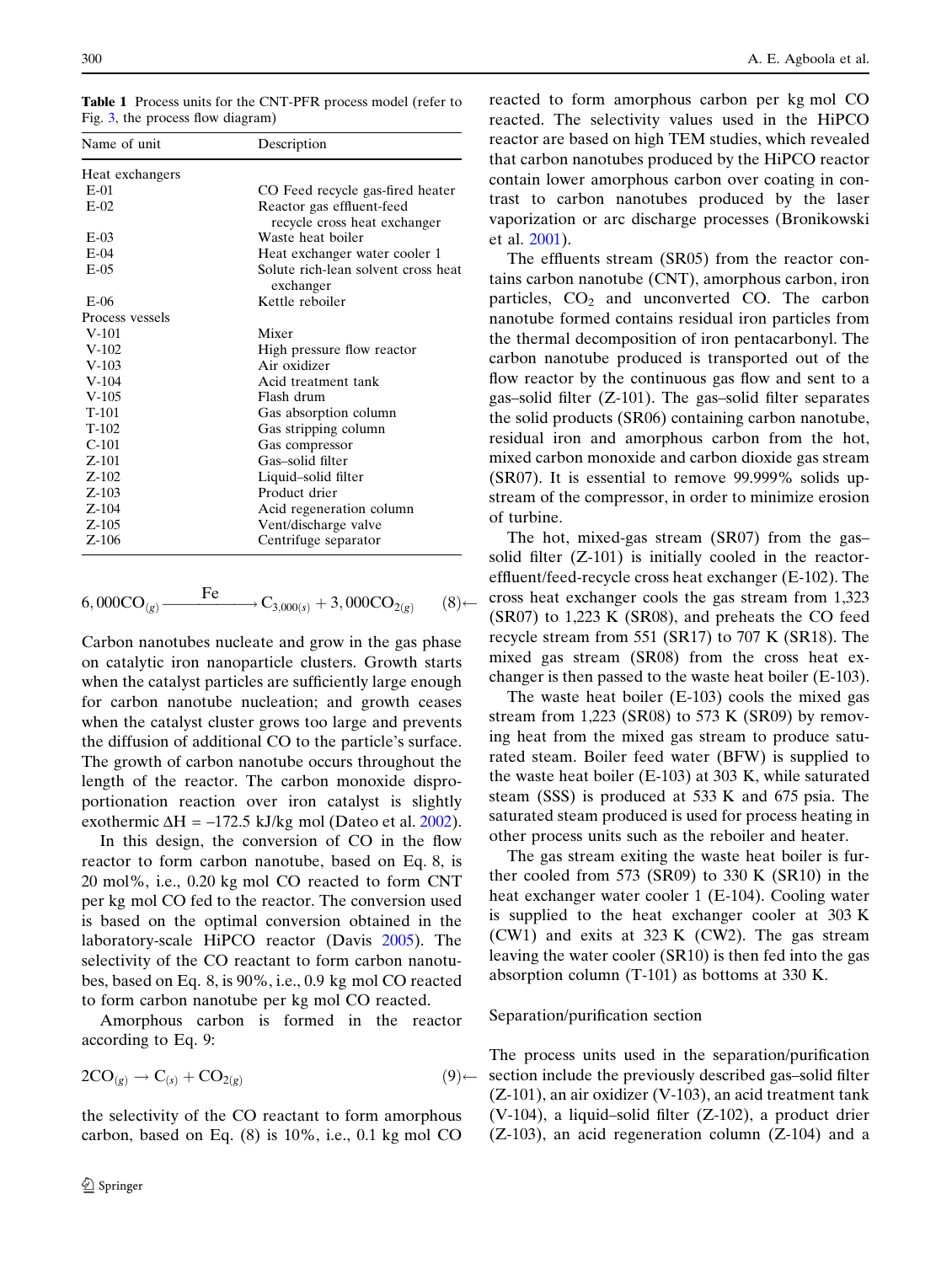<span id="page-12-0"></span>

| <b>Table 2</b> Process streams in |  |
|-----------------------------------|--|
| the CNT-PFR process model         |  |
| (Refer to Fig. $3$ )              |  |

| Name of stream  | Description of process streams                                   |
|-----------------|------------------------------------------------------------------|
| <b>SR01</b>     | Fresh CO feed to mixer (V-101)                                   |
| <b>SR02</b>     | Iron pentacarbonyl vapor to mixer (V-101)                        |
| <b>SR03</b>     | Mixed CO and $Fe(CO)$ <sub>5</sub> feed to reactor (V-102)       |
| <b>SR04</b>     | CO feed recycle from heater (E-100) to reactor (V-102)           |
| <b>SR05</b>     | Effluent stream from reactor (V-102) to filter $1$ (Z-101)       |
| <b>SR06</b>     | Carbon nanotube from filter $1 (Z-101)$ to oxidizer (V-103)      |
| <b>SR07</b>     | Gas stream from filter $1 (Z-101)$ to heat exchanger (E-102)     |
| <b>SR08</b>     | Mixed gas stream from $E-102$ to waste heat boiler $(E-103)$     |
| <b>SR09</b>     | Mixed gas stream from E-103 to cooler 1 (E-104)                  |
| <b>SR10</b>     | Gas stream from cooler $1$ (E-104) to gas absorber (T-101)       |
| <b>SR11</b>     | Carbon nanotube from V-103 to acid treatment tank (V-104)        |
| <b>SR12</b>     | Carbon nanotube slurry from V-104 to filter $2$ (Z-102)          |
| <b>SR13</b>     | Carbon nanotube from filter $2$ (Z-102) to drier (Z-103)         |
| <b>SR14</b>     | Acid stream from filter $2$ (Z-102) to regenerator (Z-104)       |
| <b>SR15</b>     | Acid stream from centrifuge $(Z-106)$ to acid tank $(V-104)$     |
| <b>SR16</b>     | CO gas stream from absorber $(T-101)$ to compressor $(C-101)$    |
| <b>SR17</b>     | CO recycle from compressor (C-101) to exchanger (E-102)          |
| <b>SR18</b>     | CO recycle from exchanger (E-102) to heater (E-101)              |
| <b>SR19</b>     | $CO2$ -rich MEA solution from T-101 to exchanger (E-105)         |
| <b>SR20</b>     | $CO2$ -rich solution from E-105 to stripping column (T-102)      |
| <b>SR21</b>     | Lean MEA solution from $T-102$ to exchanger (E-105)              |
| <b>SR23</b>     | Lean MEA solution from $E-105$ to gas absorber $(T-101)$         |
| <b>SR24</b>     | $CO2$ vapor from T-102 to flash drum (V-105)                     |
| <b>SR25</b>     | Recovered MEA solution from V-105 to stripper (T-102)            |
| <b>SR26</b>     | $CO2$ gas from flash drum (V-105) to vent valve (Z-105)          |
| <b>SR27</b>     | $CO2$ Gas from Z-105 to other processes                          |
| <b>SR28</b>     | Lean MEA solution from stripper $(T-102)$ to reboiler $(E-106)$  |
| <b>SR29</b>     | MEA vapor from E-105 to stripping column (T-102)                 |
| <b>SR30</b>     | Carbon nanotube from product drier $(Z-103)$ to storage or sales |
| <b>SR31</b>     | Water evaporated from carbon nanotube product from Z-103         |
| <b>SR32</b>     | Mixed product stream from Z-104 to centrifuge (Z-106)            |
| Utility streams |                                                                  |
| CW1             | Cooling water inlet stream of heat exchanger cooler 1 (E-104)    |
| CW2             | Cooling water outlet stream of heat exchanger cooler 1 (E-104)   |
| <b>BFW</b>      | Boiler feed water to waste heat boiler (E-103)                   |
| SSS             | Saturated steam from boiler (E-103) to reboiler (E-106)          |
| ARin            | Air inlet stream to oxidizer (V-103)                             |
| ARout           | Air outlet stream from oxidizer (V-103)                          |
| RG1             | Fresh feed to the acid regeneration column $(Z-104)$             |
| RG2             | Waste stream from centrifuge separator (Z-106)                   |

centrifuge separator (Z-106). These process units are used to separate and purify the carbon nanotube product from impurities such as amorphous carbon and iron nanoparticles.

The gas–solid filter (Z-101) separates the carbon nanotubes product from the hot gas effluent stream from the reactor. The carbon nanotubes are collected as solid residues on the surfaces of the gas–solid filter as the reactor effluent stream (SR05) flows through the filter. The solid product (SR06) collected on the filter surface contains carbon nanotubes, amorphous carbon and residual iron particles. Consequently, additional purification steps are required to remove the amorphous carbon and residual iron particle impurities from the carbon nanotube product.

The purification of the carbon nanotube product in the CNT-PFR process involves a multi-step approach: oxidation, acid treatment, filtration and drying. The purification section consists of an oxidizer (V-103), in which a heated air gas stream is passed over the carbon nanotube product (SR06) collected from the filter (Z-101). The oxidation treatment is used to selectively remove amorphous carbon impurities without affecting the structural integrity of the carbon nanotube product.

In addition to the removal of amorphous carbon, the oxidation step exposes the iron nanoparticles embedded in the outer carbon layers to the nanotube surface and oxidizes the iron particles to iron oxide (Chiang et al. [2001a\)](#page-21-0). Consequently, the encased iron particles, hitherto impervious to dissolution in acid solution, are easily extracted as soluble iron oxides by treatment in concentrated hydrochloric acid.

In the acid treatment tank (V-104), the oxidized carbon nanotube product (SR11) containing iron oxi-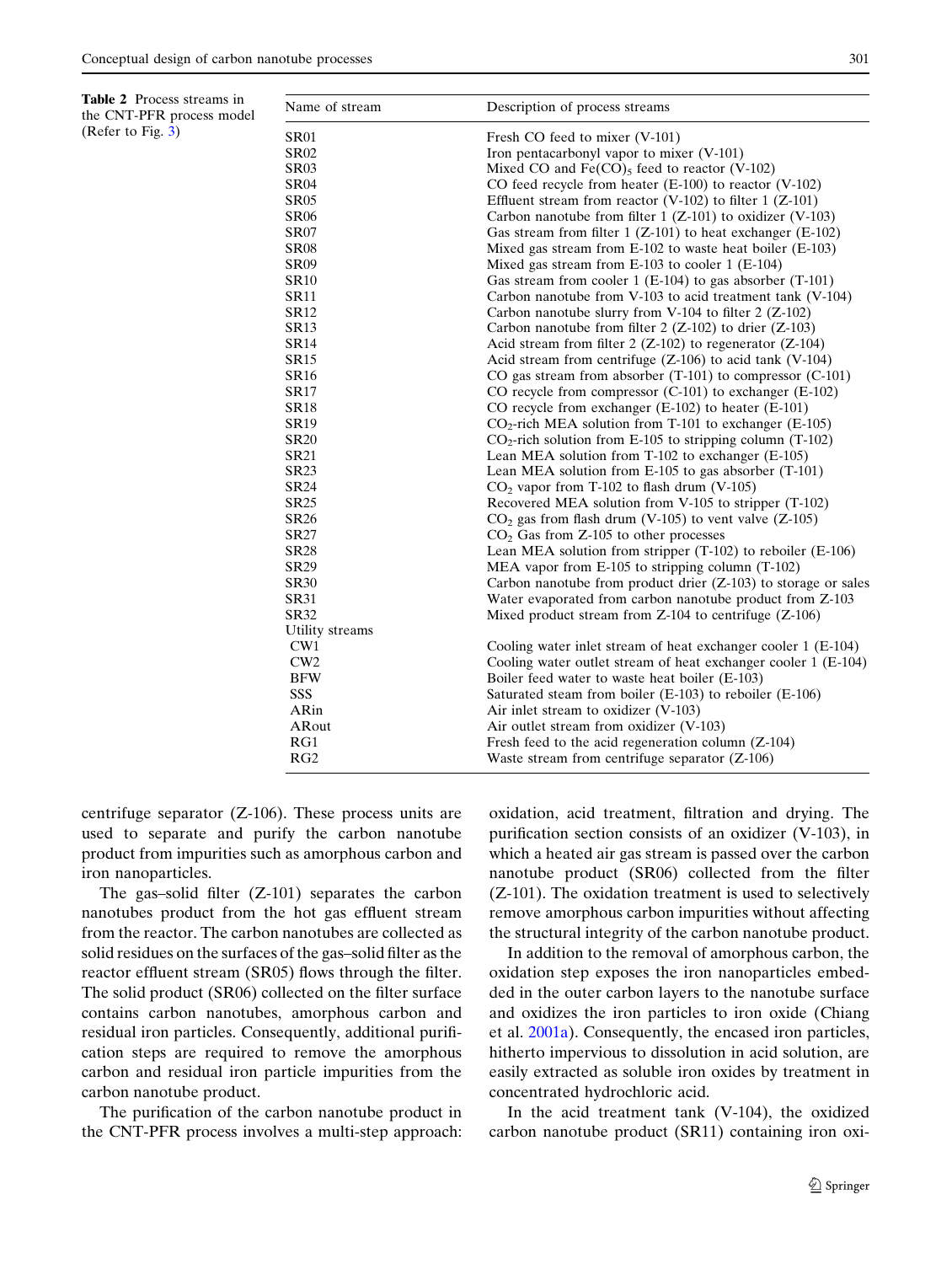des, is treated with 12% hydrochloric acid (HCl) solution (Meyyappan 2004). The iron oxide dissolves in the acid solution to form iron chloride  $(FeCl<sub>2</sub>)$  and water. The ratio of the amount of iron oxide removed to the amount of HCl used is based on the reaction between iron oxide and HCl solution. However, since organometallics  $[Fe(CO)_5]$  are used to nucleate the carbon nanotubes produced, there will be some iron particles in the CNT-PFR carbon nanotube final product. The final carbon nanotube product will contain 97 mol% carbon nanotubes and 3 mol% iron (Bronikowski et al. [2001\)](#page-21-0).

The nanotube slurry (SR12), containing the dissolved iron chloride, and carbon nanotubes is sent to the liquid–solid filter (Z-102), which separates the purified carbon nanotube product (SR13) from the iron chloride solution (SR14). The carbon nanotubes collected on the filter surface are washed several times with deionized water to remove any trace of hydrochloric acid from the carbon nanotube product. The washed, filtered and purified carbon nanotube product (SR13) is then dried at 800 K in the product drier (Z-103). The final carbon nanotube product (SR30), from the drier, is then sent to storage for packaging and sales.

The iron chloride solution (SR14) from the liquid– solid product filter is sent to an acid regeneration column (Z-104), where the hydrochloric acid solution is regenerated. The iron chloride solution is oxidized in the column to produce hydrochloric acid and iron oxide residue. The iron oxide residue produced is saturated with hydrochloric acid and is removed from the acid solution in the centrifuge separator  $(Z-106)$  which is sent to off-site treatment ([http://www.acidrecovery.com\)](http://www.acidrecovery.com). The recovered hydrochloric acid (SR15) from the centrifuge is recirculated back to the acid treatment tank (V-104) for another reaction cycle.

# Absorber section

The process units in the absorber section include: a gas absorber (T-101), a gas stripping column (T-102), and a cross heat exchanger (E-105). Other process units include a kettle reboiler (E-106), a flash drum (V-105) and a discharge/vent valve (Z-105). The carbon dioxide produced during the CO disproportionation reaction over catalytic iron nanoparticles is absorbed in the counter-current flow of monoethanol amine (MEA) solution in the gas  $(CO<sub>2</sub>)$  absorption column.

The mixed gas stream (SR10) from the heat exchanger water cooler (E-104), containing  $CO<sub>2</sub>$  and unconverted CO, enters the gas absorption column as bottoms feed at 330 K and 75 psia. The carbon dioxide is absorbed in the counter-current flow of monoethanol

amine solution (SR23) fed into the absorption column at the top. The gas stream exiting the gas absorber at the top (SR16) contains unconverted CO from the reactor.

The CO feed recycle stream (SR16) recovered from the gas absorption column is not at the same pressure as the reaction pressure (450 psia), due to pressure losses at the filter, reactor, and flow losses. The CO feed recycle stream is passed through a gas compressor (C-101). The gas compressor increases the pressure of the CO feed recycle stream by adiabatic compression from 75 psia (SR16) to 450 psia (SR17).

The  $CO<sub>2</sub>$ -rich monoethanol amine (MEA) solution (SR19) leaves the gas absorption column at the bottom at 330 K and enters the solute rich-lean solvent cross heat exchanger (E-105). The cross heat exchanger preheats the  $CO_2$ -rich MEA solution from 330 (SR19) to 393 K (SR20). The cross heat exchange occurs between the solute-rich MEA solution (SR19) and the lean MEA bottoms stream (SR21) from the stripping column.

The preheated solute-rich monoethanol amine liquid stream (SR20) enters the gas stripping column (T-102) at the top. Carbon dioxide gas is stripped from the solute-rich monoethanol amine solution in the column by steam stripping. Saturated steam is supplied to the reboiler (E-106) for gas stripping from the waste heat boiler (E-103).

The gas stripped (SR24) from the stripping column containing  $CO<sub>2</sub>$  and water vapor is sent to the flash drum (V-105), where the aqueous fraction liquid carryover (SR25) is recovered and returned to the stripping column. The carbon dioxide gas stream (SR26) separated in the flash drum is either transferred from the plant to other carbon dioxide consuming processes, or discharged from the plant in form of flue gas (SR27), as long as emission standards are met. The backpressure control valve (Z-105) controls the  $CO<sub>2</sub>$  emission and discharge from the production plant.

The lean monoethanol amine solution (SR21) recovered in the stripping column leaves the gas stripper at the bottom, and exchanges heat with the  $CO<sub>2</sub>$ -rich monoethanol amine solution (SR19) from the gas absorption column in the cross heat exchanger (E-105). The lean MEA solution from the stripping column enters the cross heat exchanger (E-105) at 393 K (SR21) and leaves at 330 K (SR23).

### Equipment and flow summary tables

The equipment and flow utilities summary are given by Agboola [\(2005](#page-21-0)). These are from the solution of the process model equations.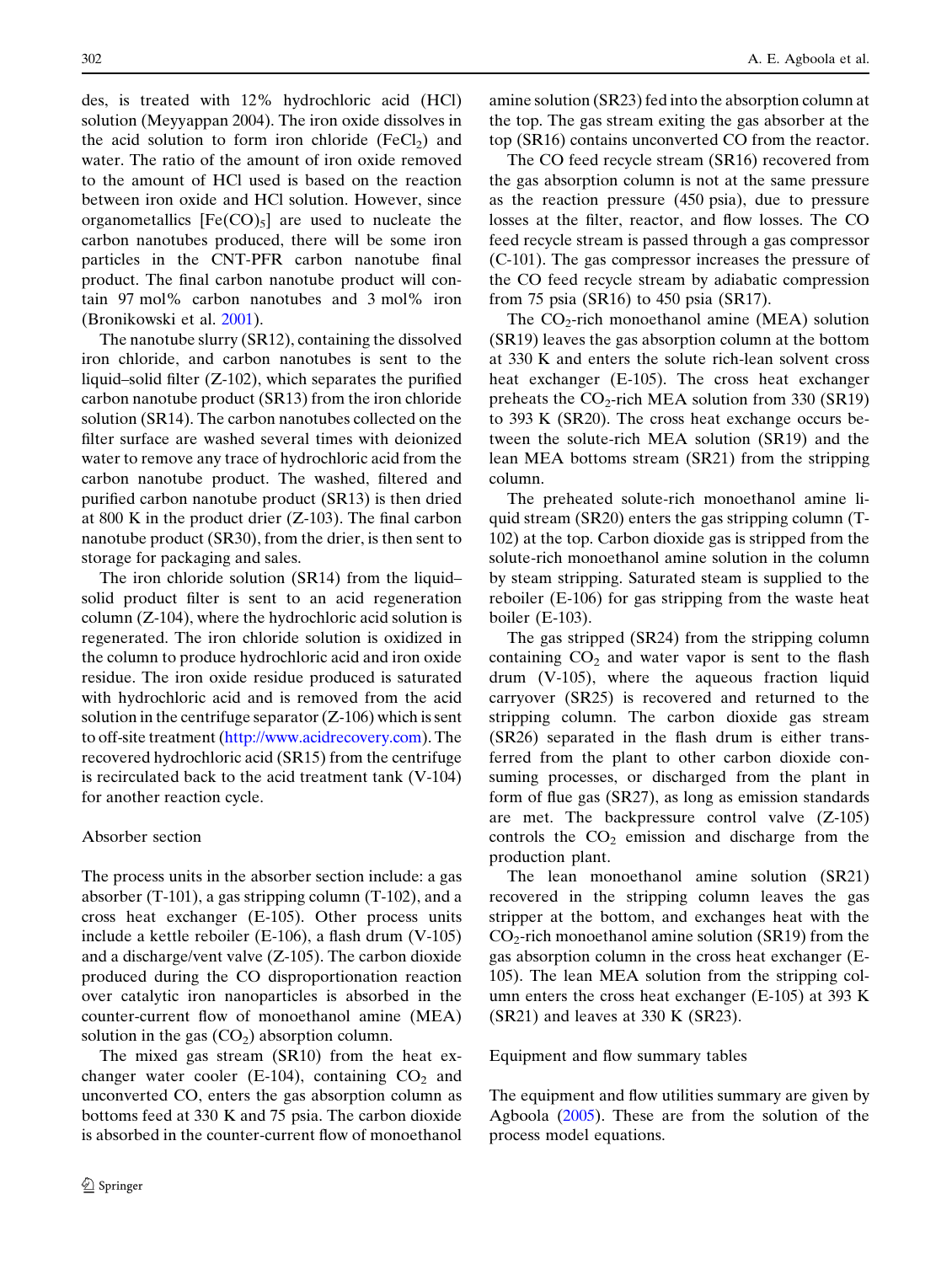#### Conceptual design of the CNT-FBR process

This design is based on carbon monoxide disproportionation over mixed cobalt–molybdenum catalyst on silica support in a fluidized bed reactor developed at the University of Oklahoma. The reaction forms carbon nanotubes and carbon dioxide at temperatures between 973 and 1,223 K, and total pressure ranging from 15 to 150 psia. The conversion of CO is 20 mol%, and the carbon monoxide selectivity is 80% (Resasco et al. [2001](#page-22-0)). The process flow diagram for the CNT-FBR process is shown in Fig. [4](#page-15-0), and the mass flow rates on the PFD are in kg per h. The descriptions of the process units and streams in the process flow diagram are given in Tables [3](#page-16-0) and [4](#page-17-0). The process consists of the feed preparation section, the reactor section, the absorber section and the separation/purification section.

#### Feed preparation section

The process units in the feed preparation section include the heater (E-201) and the gas compressor (C-201). Fresh CO feed stream (SR01) at 303 K is combined with the CO feed recycle stream (SR17) at 490 K in the gas-fired heater (E-201). The make-up CO feed stream (SR01) consists of 3,471 kg/h of CO at 490 K, while the gas compressor (C-201) supplies 13,883 kg/h of CO feed recycle (SR17) to the heater at 490 K and 150 psia. The combined CO feed stream (SR02) is fed into the fluidized bed reactor (V-201) at 1,223 K and 150 psia. The temperature of the combined CO feed stream (SR02) leaving the heater is at 1,223 K, and the stream is sent to the reactor (V-201). The operating conditions in the reactor are maintained at 1,223 K and 150 psia, based on the experimental conditions in the laboratory-scale CoMoCAT process.

# Reactor section

The reactor section consists of a fluidized bed reactor (V-201), the cyclone separator (Z-201), the gas–solid filter  $(Z-202)$ , the waste heat boiler  $(E-202)$  and the heat exchanger water cooler (E-203). In the fluidized bed reactor, the combined CO feed stream (SR02) from the heater is reacted on silica-supported bimetallic cobalt–molybdenum catalysts (SR11), at operating temperature and pressure of 1,223 K and 150 psia. Carbon nanotubes are formed by the CO disproportionation over Co–Mo catalysts, according to the Boudouard reaction, Eq. 7. The stoichiometrically balanced form of Eq. 7 based on a carbon nanotube molecule containing 3,000 carbon atoms is given by Eq. 10.

$$
6,000CO_{(g)} \xrightarrow{SiO_2/Co/Mo} C_{3,000(s)} + 3,000CO_{2(g)} \quad (10) \leftarrow
$$

In this design, the conversion of CO in the fluidized bed reactor to form carbon nanotube, based on Eq. 9, is 20 mol%, i.e., 0.20 kg mol CO reacted to form CNT per kg mol CO fed to the reactor. The carbon monoxide selectivity to form carbon nanotubes, based on Eq. 10, is 80%, i.e., 0.8 kg mol CO reacted to form CNT per kg mol CO reacted (Resasco et al. [2001\)](#page-22-0).

Amorphous carbon is formed in the fluidized bed reactor (V-201) according to Eq 9. The selectivity of the CO reactant to form amorphous carbon, based on Eq. 9 is 20%, i.e., 0.2 kg mol CO is converted to CNT per kg mol CO reacted.

The effluent stream (SR03) from the reactor contains carbon nanotubes and amorphous carbon, grown and attached to the silica-supported bimetallic catalysts, carbon dioxide and unconverted carbon monoxide. The effluent stream is initially passed through a cyclone separator (Z-201). The cyclone separates the solid catalyst particles (SR05) from the hot mixed-gas stream (SR04).

The gas stream from the cyclone, containing CO, CO2, and solid catalyst particle carryover, is passed through a gas–solid filter (Z-202) to remove any solid catalyst entrainments from the gas stream. The entrained solids (SR12) collected by the filter are sent to the alkali-leaching tank (V-202).

The hot, gas stream (SR13) from the gas–solid filter (Z-202) is sent through a waste heat boiler (E-202). The waste heat boiler cools the mixed-gas stream from 1,223 K (SR13) to 573 K (SR14). In the process, boiler feed water supplied at 303 K (BFW) is converted to saturated steam at 533 K (SST). The saturated steam produced in the waste heat boiler is used for steam stripping in the stripping column and/or for other heating requirements.

The mixed-gas stream (SR14) leaving the waste heat boiler is passed into the water cooler (E-203), where water cools the mixed-gas stream from 573 (SR14) to 330 K (SR15), the required inlet temperature of the gas absorber. Cooling water is supplied to the cooler at 303 K (CW5), and leaves the water cooler at 323 K (CW6). The mixed gas stream from the water cooler (SR15), is fed to the gas absorber (T-201) bottom at 330 K.

### Separation/purification section

The carbon nanotubes produced in the fluidized bed reactor are grown on and remain attached to the silicasupported bimetallic catalysts. In order to separate and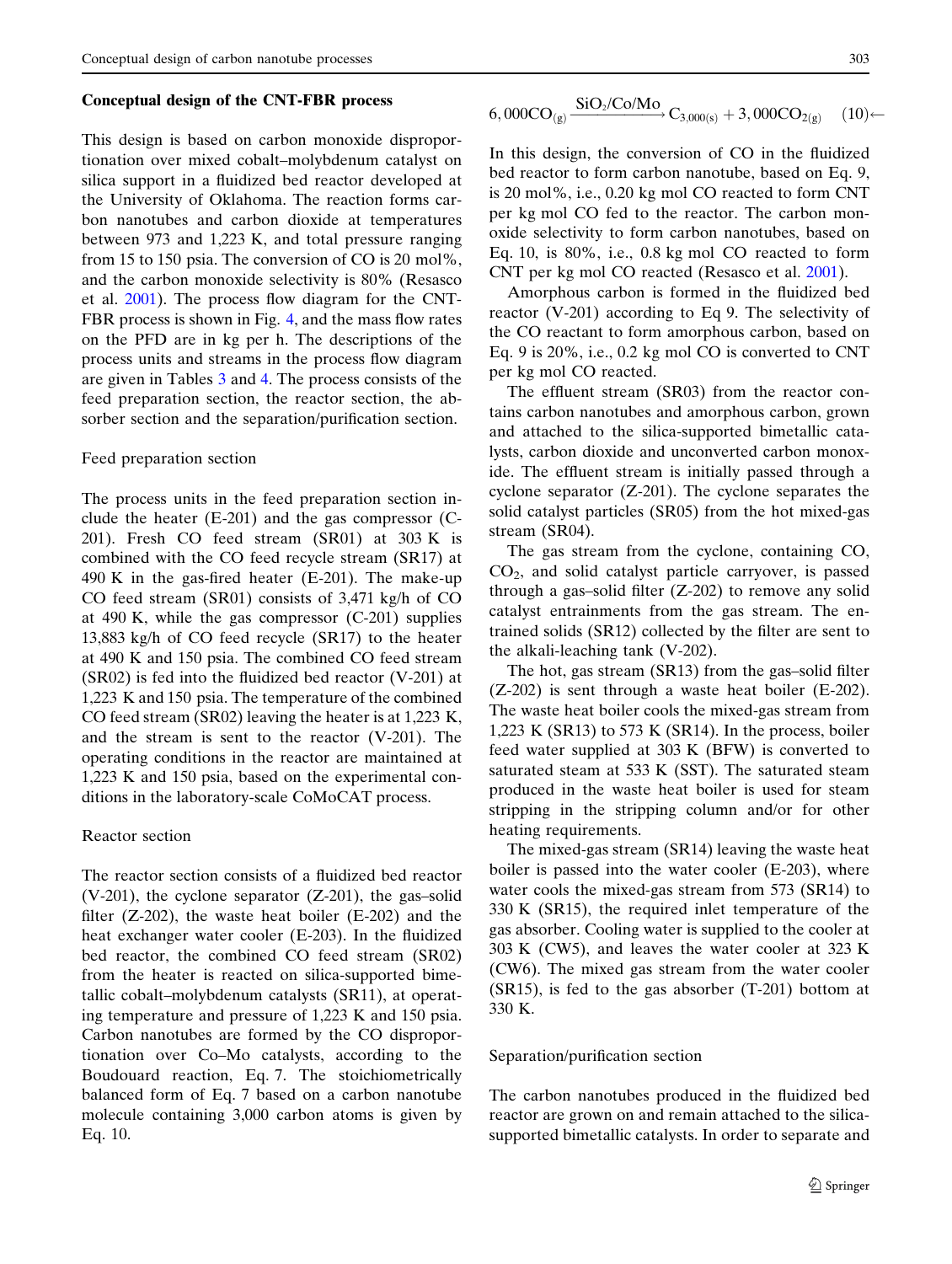<span id="page-15-0"></span>Fig. 4 Process flow diagram for the CNT-FBR design (mass flow rates in kg/h)



purify the carbon nanotube product from the silica-<br>The process involves the use of inorganic surfactant, supported, cobalt–molybdenum bimetallic catalysts, and air as a medium of separating the carbon nanotube the froth flotation purification process is employed. from the silica-supported bimetallic catalysts. The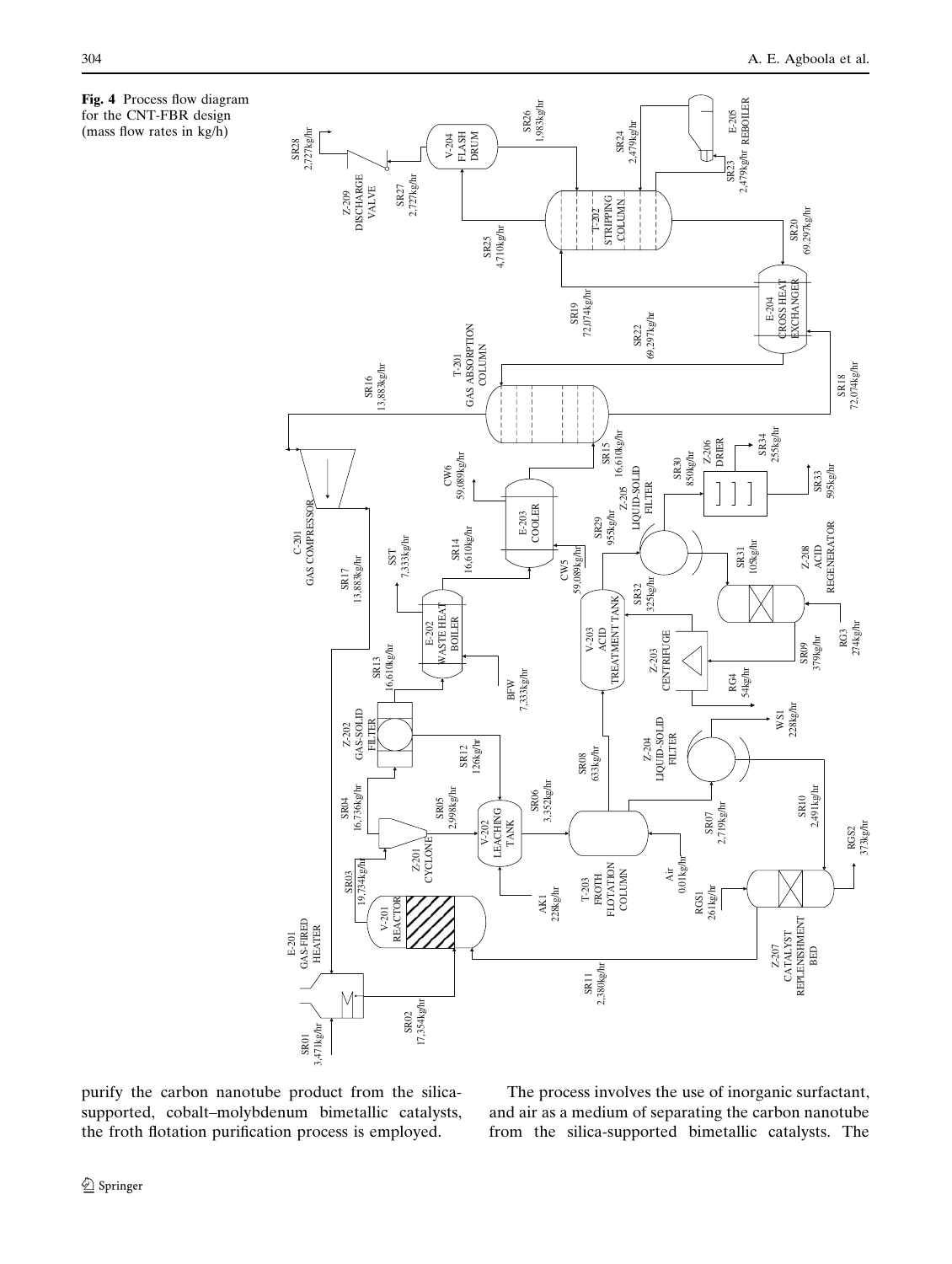<span id="page-16-0"></span>Table 3 Process units for the CNT-FBR process (Refer to  $Fig. 4)$  $Fig. 4)$  $Fig. 4)$ 

| Name of unit    | Process unit description                      |
|-----------------|-----------------------------------------------|
| Heat exchangers |                                               |
| $E-201$         | CO feed and recycle gas-fired heater          |
| $E-202$         | Waste heat boiler                             |
| $E-203$         | Heat exchanger water cooler 1                 |
| $E-204$         | Solute rich-lean solvent cross heat exchanger |
| $E-205$         | Kettle reboiler                               |
| Process vessels |                                               |
| $V-201$         | Fluidized bed reactor                         |
| $V-202$         | Alkali leaching tank                          |
| $V-203$         | Acid treatment tank                           |
| $V-204$         | Flash drum                                    |
| $T-201$         | Gas absorption column                         |
| $T-202$         | Gas stripping column                          |
| $T-203$         | Froth flotation column                        |
| $C-201$         | Gas compressor                                |
| $Z-201$         | Cyclone separator 1                           |
| $Z - 202$       | Gas-solid filter                              |
| $Z-203$         | Centrifuge separator                          |
| $Z-204$         | Liquid-solid filter 1                         |
| $Z-205$         | Liquid-solid filter 2                         |
| $Z-206$         | Product drier                                 |
| $Z-207$         | Catalyst replenishment bed                    |
| $Z-208$         | Acid regeneration column                      |
| $Z-209$         | Discharge valve                               |
|                 |                                               |

purity of carbon nanotubes produced by the froth flotation process is 80% (Pisan et al. [2004](#page-22-0)). The carbon nanotubes still contain residual metal particles after the flotation process, additional purification steps are required to increase the purity of the final product closer to 100%.

The carbon nanotube product, containing residual Co and Mo particles, is dissolved in 12% hydrochloric acid (HCl) solution. The ratio of the amount of residual Co and Mo metals removed to the amount of HCl used is based on the reaction between the residual Co/ Mo metals and HCl. The treatment of the nanotubes product in 12% HCl improves the purity of the final nanotube product to 97 mol% CNT (Resasco et al. [2001\)](#page-22-0).

The silica-supported solid catalyst (SR05) from the cyclone separator (Z-201) is sent to the alkali-leaching tank (V-202), where it is washed with 2 M sodium hydroxide solution (Resasco et al. [2001](#page-22-0)). The sodium hydroxide solution (AK1) is used to break the carbon nanotubes-supported catalysts interaction by silica leaching. The treatment with sodium hydroxide breaks the carbon nanotube-silica attachments, without removing the cobalt–molybdenum metals present on the silica substrate.

The carbon nanotube slurry (SR06) from the alkali leaching tank, which contains the detached carbon nanotubes, silica supports, residual cobalt and molybdenum metals, is passed into the froth flotation column (T-203), filled with an organic surfactant. Typical organic surfactants used in the froth flotation purification process include non-ionic surfonic-24-7 (Pisan et al. [2004](#page-22-0)).

Air is used as a medium of separation in the froth floatation column, such that air bubbled through the column at rates high enough, traps the carbon nanotubes at the air–water interface as a result of the reduced surface tension at the surfactant surface. Carbon nanotubes (SR08), trapped at the air–water interface, and washed with deionized water, is separated from the surfactant and sent to an acid treatment tank (V-203).

The residual metal catalytic particles in the carbon nanotube product from the froth flotation column is dissolved and extracted with 12% hydrochloric acid solution (SR32). In the acid treatment tank, the residual cobalt and molybdenum catalysts react with hydrochloric acid solution to form soluble cobalt chloride and molybdenum chloride, respectively. The carbon nanotube slurry (SR29) is then passed through a liquid–solid filter (Z-205). The liquid–solid filter separates the purified carbon nanotube product (SR30) from the liquid stream (SR31).

The carbon nanotube product (SR30) is then sent to the product drier (Z-206), where it is annealed at 800 K. The purity of the final carbon nanotubes product, obtained after acid dissolution and filtration, is 97 mol% carbon nanotubes, 1.5 mol% cobalt metal and 1.5 mol% molybdenum metal particles (Resasco et al [2001\)](#page-22-0). The final carbon nanotube product (SR33), from the drier, is then sent to storage for packaging and/or sales.

The liquid stream  $(SR31)$  from the filter  $(Z-205)$  is sent to an acid regeneration column (Z-208), where hydrochloric acid is recovered from the metal chloride solution. Hydrochloric acid is regenerated from the oxidation of the metal chlorides solution in the acid regenerator column. The cobalt and molybdenum oxides produced in the acid regenerator are removed from the hydrochloric acid in the centrifuge separator (Z-203). The recovered acid solution is subsequently recycled to the acid treatment tank (V-203) for another reaction cycle.

The silica-supported catalysts slurry (SR07) from the froth flotation column is passed through another liquid–solid filter (Z-204), where the spent, supported catalyst particles are collected. The spent, supported catalyst particles (SR10) collected on the filter, are sent to a catalyst regeneration bed (Z-207) for catalyst regeneration.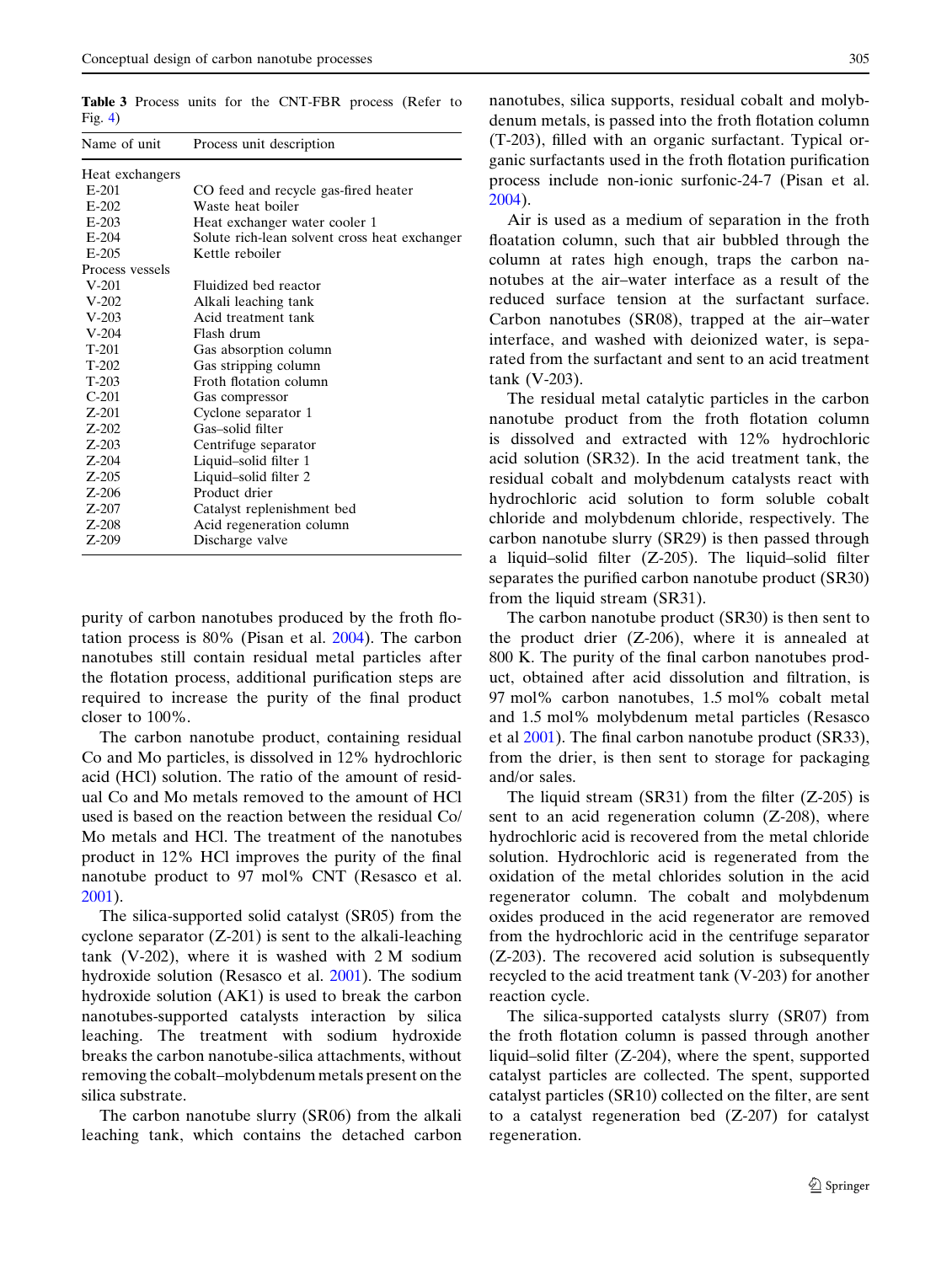<span id="page-17-0"></span>Table 4 Process Streams in the CNT-FBR Process (Refer to Fig.  $4$ )

| Stream          | Process stream description                                                 |
|-----------------|----------------------------------------------------------------------------|
| <b>SR01</b>     | Fresh CO feed stream to mixer/heater (E-201)                               |
| <b>SR02</b>     | Combined CO feed stream from heater (E-201) to reactor (V-201)             |
| <b>SR03</b>     | Effluent stream from reactor $(V-201)$ to cyclone $(Z-201)$                |
| <b>SR04</b>     | Mixed gas stream from cyclone $(Z-201)$ to filter $1(Z-202)$               |
| <b>SR05</b>     | Solids from cyclone (Z-201) to alkali leaching tank (V-202)                |
| <b>SR06</b>     | Nanotube slurry from tank (V-202) to flotation column (T-203)              |
| <b>SR07</b>     | Effluent stream containing catalysts from $T-203$ to filter 2 (Z-204)      |
| <b>SR08</b>     | Carbon nanotube froth from T-203 to acid dissolution tank (V-203)          |
| <b>SR09</b>     | Mixed stream from acid regenerator $(Z-208)$ to centrifuge $(Z-203)$       |
| <b>SR10</b>     | Spent catalysts from filter $2$ (Z-204) to regeneration bed (Z-207)        |
| <b>SR11</b>     | Fresh Co–Mo catalysts from bed $(Z-207)$ to reactor $(V-201)$              |
| <b>SR12</b>     | Entrained solids from filter $1 (Z-202)$ to leaching tank (V-202)          |
| <b>SR13</b>     | Mixed gas stream from filter $1 (Z-202)$ to waste heat boiler (E-202)      |
| <b>SR14</b>     | Mixed gas stream from E-202 to water cooler 1 (E-203)                      |
| <b>SR15</b>     | Gas stream from cooler 1 (E-203) to gas absorber (T-201)                   |
| <b>SR16</b>     | CO recycle stream from absorber $(T-201)$ to gas compressor $(C-201)$      |
| <b>SR17</b>     | CO feed recycle from compressor (C-201) to heater (E-201)                  |
| <b>SR18</b>     | $CO_2$ -rich amine (MEA) solution from T-201 to exchanger (E-204)          |
| <b>SR19</b>     | $CO2$ -rich MEA solution from e-204 to stripping column (T-202)            |
| <b>SR20</b>     | Lean MEA solvent from stripper $(T-202)$ to exchanger $(E-204)$            |
| <b>SR22</b>     | Lean MEA solvent from exchanger (E-204) to absorber (T-201)                |
| <b>SR23</b>     | Lean MEA solvent from stripper $(T-202)$ to reboiler $(E-205)$             |
| <b>SR24</b>     | MEA vapor from reboiler (E-205) to gas stripper (T-202)                    |
| <b>SR25</b>     | Stripped CO <sub>2</sub> vapor from stripper (T-202) to flash drum (V-204) |
| <b>SR26</b>     | Recovered MEA solvent from flash drum (V-204) to stripper (T-202)          |
| <b>SR27</b>     | $CO2$ gas stream from flash drum (V-204) to vent valve (Z-209)             |
| <b>SR28</b>     | $CO2$ gas discharge from valve (z-209) to other processes                  |
| SR29            | Carbon nanotube slurry from acid tank (V-203) to filter $3$ (Z-205)        |
| <b>SR30</b>     | Carbon nanotube product from $Z$ -205 to product drier $(Z$ -206)          |
| <b>SR31</b>     | Mixed stream from filter $(Z-205)$ to acid regenerator $(Z-208)$           |
| SR32            | Recovered acid from centrifuge $(Z-203)$ to acid tank $(V-203)$            |
| <b>SR33</b>     | Carbon nanotube from product drier (Z-206) to storage/packaging/sales      |
| <b>SR34</b>     | Water evaporated from nanotube product in drier (Z-206)                    |
| Utility streams |                                                                            |
| AK1             | Sodium hydroxide feed into alkali leaching tank (V-202)                    |
| RGS1            | High pressure steam to catalyst regeneration bed $(Z-207)$                 |
| RG4             | Co and Mo oxide residues from centrifuge separator $(Z-203)$               |
| BFW and SST     | Feed water and saturated steam to and from waste heat boiler (E-202)       |
| CW5 and CW6     | Cooling water inlet and outlet streams for the water cooler 1 (E-203)      |
| WS1             | Waste stream from liquid-solid filter 2 (Z-204)                            |
| Air             | Air feed to froth flotation column (T-203)                                 |

The catalysts are replenished by adding cobalt and molybdenum particles to make up for the cobalt and molybdenum losses in the final product and during the acid purification step. The regenerated catalysts (SR11) are then recycled back into the fluidized bed reactor for another reaction cycle.

The waste stream (WS1) from the liquid–solid filter (Z-204), which contains process fluids, such as the organic surfactant, and sodium hydroxide, is sent to a solvent recovery unit, where the organic surfactant is recovered and recycled for re-use.

# Absorber section

In the absorber section, the carbon dioxide in the bottoms feed (SR15), from the water cooler, is absorbed in the counter-current flow of monoethanol amine solution (SR22) fed in at the top of the absorption column. The unconverted CO gas stream (SR16) which is not absorbed, leaves the gas absorber at the top and is sent to the gas compressor (C-201). The gas compressor increases the CO recycle gas pressure from 75 psia (SR16) to 150 psia (SR17). The CO feed recycle is subsequently recirculated to the gas-fired heater (E-201), where it is combined with fresh CO feed (SR01) and heated to 1,223 K.

The solute-rich MEA solution (SR18) leaving the gas absorber at the bottom is passed to the solute-richlean solvent cross heat exchanger (E-204), where it is preheated by the lean MEA solution (SR20) recovered from the stripping column. The cross heat exchange occurs between the solute-rich MEA solution (SR18) and the lean monoethanol amine solution (SR20) from the stripping column. The solute-rich MEA solution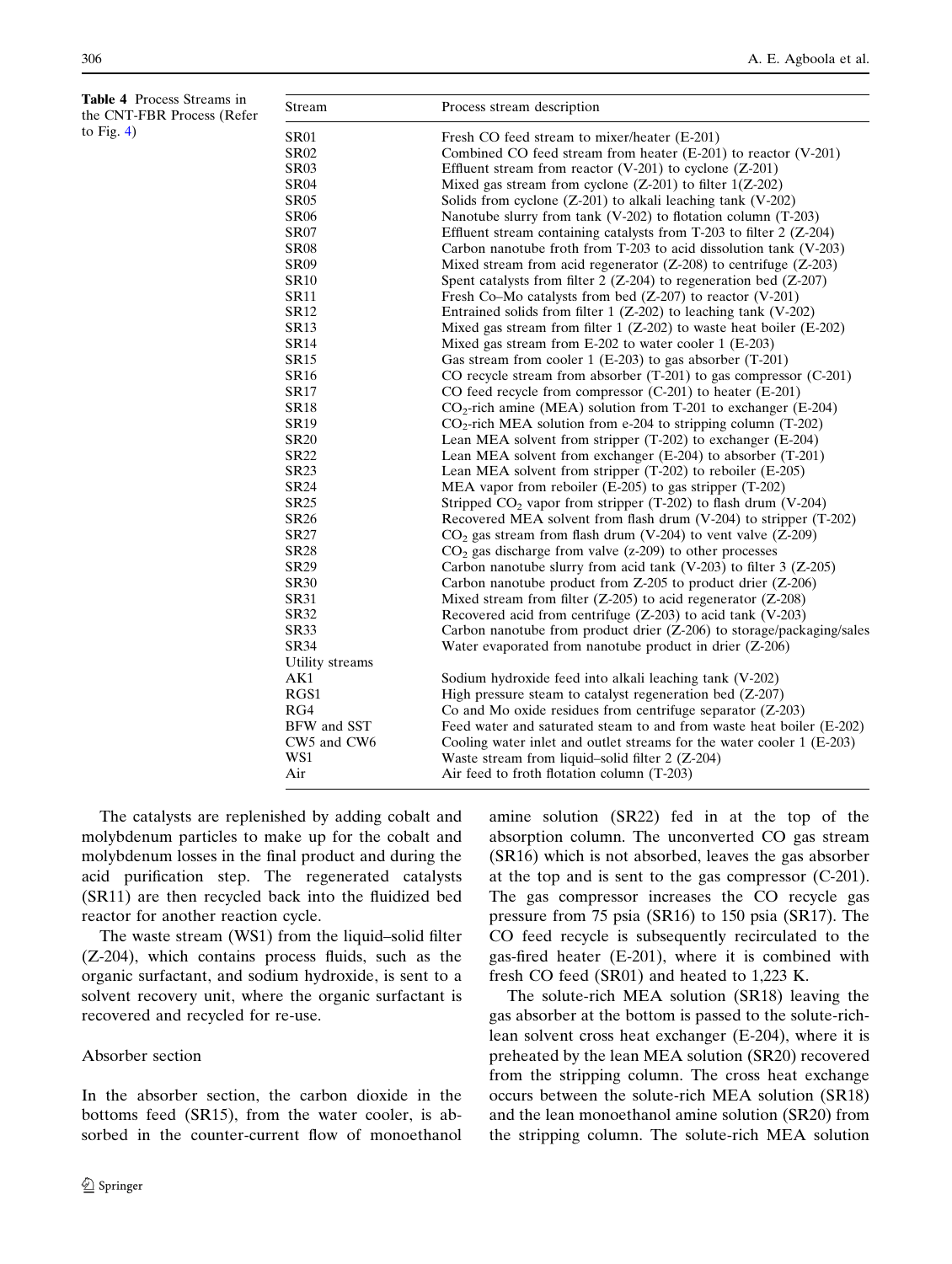$(SR19)$  enters the top of gas stripping column  $(T-202)$ at 393 K. Carbon dioxide gas is steam stripped from the solute-rich solution in the gas stripper. Saturated steam is supplied to the reboiler (E-205) for gas stripping from the waste heat boiler (E-202).

The carbon dioxide (SR25) thus stripped, leaves the stripping column at the top and is sent to the flash drum (V-204) where any liquid entrainment in the vapor stream is recovered and returned to the gas stripping column. The  $CO<sub>2</sub>$  gas stream (SR27) which is flashed and separated in the flash drum, is either transferred from the carbon nanotube process to other carbon dioxide consuming processes, or discharged from the plant in form of flue gas (SR28), as long as emission standards are met. The backpressure control valve (Z-209) discharges the carbon dioxide from the plant.

The lean monoethanol amine solution (SR20) recovered in the gas stripping column leaves the stripping column at the bottom and exchanges heat with the solute-rich monoethanol amine solution (SR18), from the gas absorption column, in the cross heat exchanger (E-204). The lean monoethanol amine solution enters the cross heat exchanger at 393 K (SR20) and leaves at 330 K (SR22).

# Equipment and flow summary tables

The equipment and flow utilities summary are given by Agboola [\(2005](#page-21-0)). These are from the solution of the process model equations.

# Summary and comparison of the conceptual designs

 reacted in a plug flow reactor (PFR) at 1,050 C and The conceptual designs of two carbon nanotube production processes are summarized in Tables 5 and [6.](#page-19-0)A production capacity of 5,000 metric tons of carbon nanotubes per year (595 kg/h) is comparable to a plant producing carbon fibers for composites. In the CNT-PFR process, iron carbonyl and carbon monoxide were 450 psi with a selectivity of 90% to single wall carbon nanotubes. Purification steps included oxidation, acid treatment and filtration. In the CNT-FBR process, carbon monoxide was reacted over a cobalt molybdenum catalyst in a fluidized bed reactor (FBR) at 950 C and 150 psi with a selectivity of 80% to single wall carbon nanotubes. Purification steps included oxidation leaching, froth flotation and acid treatment. The types of process equipment used in each plant are listed in Table [6](#page-19-0) for the process flow diagrams shown in Figs. [3](#page-10-0) and [4](#page-15-0).

The raw materials, products, energy requirements and the emissions from the two processes are compared in Tables [7](#page-19-0) and [8](#page-19-0). The total flow rate of raw materials, which consisted of the feed and other reactants into the CNT-PFR and CNT-FBR processes, was 3,772 and 4,234 kg/h to produce 595 kg/h of carbon nanotubes. The energy consumed by the processes was from steam, natural gas and electricity. The steam consumed by the two processes was comparable 2,565 and 2,885 kg/h. The electrical energy consumed by the CNT-PFR process (1,056 kW) was significantly higher than the electrical energy consumed by the CNT-FBR process (387 kW) because of the higher operating pressure of the CNT-PFR process (450 psia) compared to the operating pressure of the CNT-FBR process (150 psia).

# Economic analysis for the CNT-PFR and CNT-FBR processes

Economic decision analysis was used to estimate the profitability based on the total capital cost and total product cost for the CNT-PFR and CNT-FBR processes. The total plant cost or total capital investment for a chemical process plant consists of the installed equipment costs, offsite facilities costs, start-up costs and the working capital for the plant. The total product cost is an estimate of the annual manufacturing costs and general expenses or sales related costs.

Total plant cost

The installed equipment costs were estimated by CAPCOST, a computer program that uses the equipment module approach for capital cost estimation (Turton et al. [1998\)](#page-22-0). The offsite facilities (30%), startup costs (10%) and working capital (15%) for the plant design were estimated as a percentage of the installed

Table 5 Summary of the conceptual designs of CNT processes

|                           | CNT PFR process                         | <b>CNT-FBR</b><br>process |
|---------------------------|-----------------------------------------|---------------------------|
| Catalyst                  | Fe<br>$Fe(CO)_{5} \rightarrow Fe + 5CO$ | $Co-Mo$<br><b>Silica</b>  |
| Reactants                 | CO and $Fe(CO)_5$                       | CO                        |
| Reactor type              | Plug flow reactor                       | Fluidized bed             |
| Reactor conditions        | 1,050 C @ 450 psia                      | 950 C @ 150 psia          |
| Selectivity to CNT        | 90%                                     | 80%                       |
| Purification              | Oxidation                               | Leaching                  |
|                           | Acid treatment                          | Froth flotation           |
|                           | Filtration                              | Acid treatment            |
| Production rate<br>(kg/h) | 595                                     | 595                       |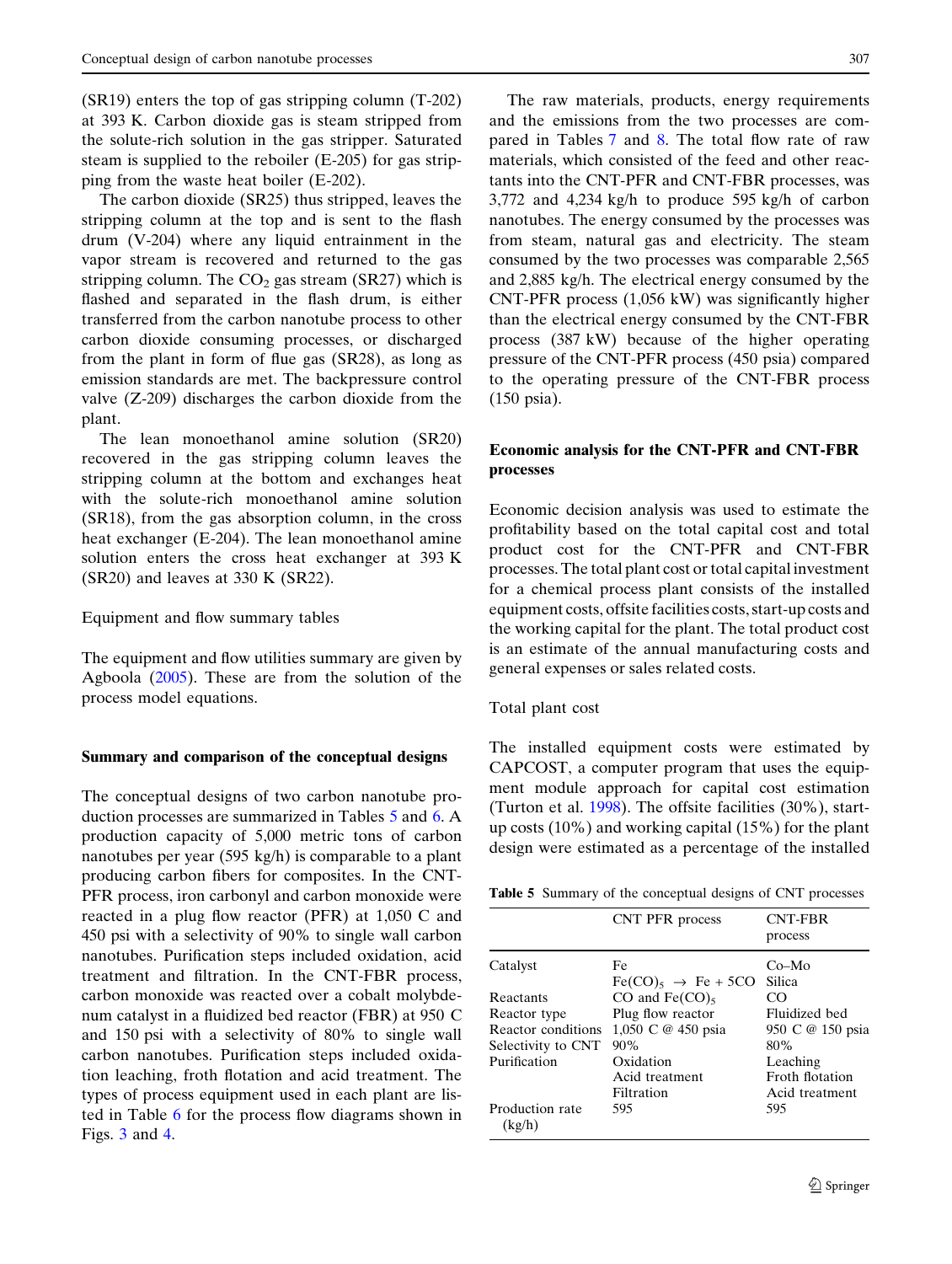| Section          | CNT-PFR process | CNT-FBR process   |
|------------------|-----------------|-------------------|
| Feed preparation | Mixer, heater   | Mixer/heater      |
|                  | Gas compressor  | Gas compressor    |
| Reaction         | Flow reactor    | Fluidized bed     |
|                  | Heat exchangers | Heat exchangers   |
| Purification     | Filters         | <b>Filters</b>    |
|                  | Oxidizer        | Flotation column  |
|                  | Drier/annealer  | Drier/annealer    |
|                  | Centrifuge      | Cyclone separator |
| CO Recycle       | Gas absorber    | Gas absorber      |
|                  | Gas stripper    | Gas stripper      |

Table 7 Reactants, products and emissions for the CNT-PFR process The total product cost includes the manufacturing costs

| Feed                                  | kg/h         |                           |            |                         |     | Other kg/h Product kg/h Emissions kg/h                                                     |                             |
|---------------------------------------|--------------|---------------------------|------------|-------------------------|-----|--------------------------------------------------------------------------------------------|-----------------------------|
| <sub>CO</sub><br>Fe(CO <sub>5</sub> ) | 2,637<br>627 | O <sub>2</sub><br>H,O     | 253<br>255 | <b>CNT</b>              | 595 | FeCl <sub>2</sub><br>CO <sub>2</sub><br>Fe <sub>2</sub> O <sub>3</sub><br>H <sub>2</sub> O | 0.07<br>2,666<br>256<br>255 |
| Total mass<br>flow                    |              | $3,772 \text{ kg/h}$      |            | Total mass<br>flow      |     | $3,772 \text{ kg/h}$                                                                       |                             |
| Energy requirements                   |              |                           |            |                         |     |                                                                                            |                             |
| Steam<br>$2,565$ kg/h                 |              | Natural Gas<br>$486$ kg/h |            | Electricity<br>1,056 kW |     |                                                                                            |                             |

process 30% of the direct production costs.

| Feed               | kg/h         | Others                            |     |                       |      | kg/h Product kg/h Emissions kg/h |       |
|--------------------|--------------|-----------------------------------|-----|-----------------------|------|----------------------------------|-------|
| CO <sub>.</sub>    | 3,471        | O <sub>2</sub>                    | 9   | <b>CNT</b>            | 595  | Co <sub>2</sub>                  | 2,727 |
| Mo                 | 19           | H <sub>2</sub> O                  | 488 | CoCl <sub>2</sub>     | 0.05 | Co <sub>2</sub> O <sub>3</sub>   | 26    |
| Co                 | 19           | <b>NaOH</b>                       | 228 | MoCl <sub>2</sub>     | 0.04 | MoO <sub>3</sub>                 | 28    |
|                    |              |                                   |     | H <sub>2</sub> O      | 255  | NaOH                             | 228   |
|                    |              |                                   |     | H <sub>2</sub>        | 25   | CO                               | 349   |
| Total mass<br>Flow |              | $4,234$ kg/h                      |     | Total mass<br>flow    |      | 4,324 kg/h                       |       |
|                    |              | Energy requirements               |     |                       |      |                                  |       |
| Steam              | $2,885$ kg/h | Natural gas<br>$486 \text{ kg/h}$ |     | Electricity<br>387 kW |      |                                  |       |

equipment cost. The offsite facilities costs included Profitability analysis auxiliary or non-processing facilities, and working capital is the money available to sustain the production The net present value (NPV), rate of return (ROR) operation in times of negative cash flow. Start-up costs and economic price were evaluated for the profitability refer to the cost of plant start-up and bringing it to analysis. The net present value is the sum of all of the rated production capacity. cash flows for the project discounted to the present

<span id="page-19-0"></span>Table 6 Summary of the process units used in the conceptual units in Tables [1](#page-11-0) and [3](#page-16-0). Equipment not in the designs of CNT processes CAPCOST program was added as user equipment, and these costs were obtained from the literature. The total capital cost estimates were based on the chemical engineering plant cost index (CEPCI-2005 value) CEPCI = 468, (Chemical Engineering  $2005$ ). The total plant cost estimates for the two processes are given by Agboola  $(2005)$  $(2005)$ . The total capital investment (TCI) or total plant costs for the CNT-PFR process was \$4.6 million. The total capital investment (TCI) or total plant cost for the CNT-FBR process is \$4.4 million.

# Total product cost

and general expenses or sales related costs. The manufacturing costs are the expense of producing the product and include direct and indirect manufacturing expenses. The direct manufacturing costs include raw material costs, utilities costs, and labor costs and are estimated using the results from the material and energy balances. Indirect manufacturing expenses includes plant overhead costs, property insurance, environmental costs, etc. and are estimated as a percentage of the labor costs, plant costs and sales revenue. General expenses or sales related costs include administrative costs, distribution and marketing costs, research and development costs. Table 8 Reactants, products and emissions for the CNT-FBR They are relatively constant and are between 20 and

> Details of the evaluation of the total product cost are given by Agboola [\(2005](#page-21-0)). The total product cost for the CNT-PFR process was \$187 million which included raw materials costs (\$140 million), utilities costs (\$2.4 million), operating labor costs (\$12 million), capital related costs (\$1.2 million) and sales related costs (\$31) million). The total product cost for the CNT-FBR process was \$124 million which included raw materials costs (\$84 million), utilities costs (\$2.5 million), labor costs (\$16 million), capital related costs (\$1.1 million) and sales related costs (\$21 million).

The installed equipment costs for the carbon value, using the company's minimum attractive rate of nanotube production processes were based on the return (MARR), and the capital investment required. equipment shown in the CNT-PFR and CNT-FBR The rate of return is the interest rate in the net present process flow diagrams in Figs. [3](#page-10-0) and [4](#page-15-0) and process value analysis that gives a zero net present value. The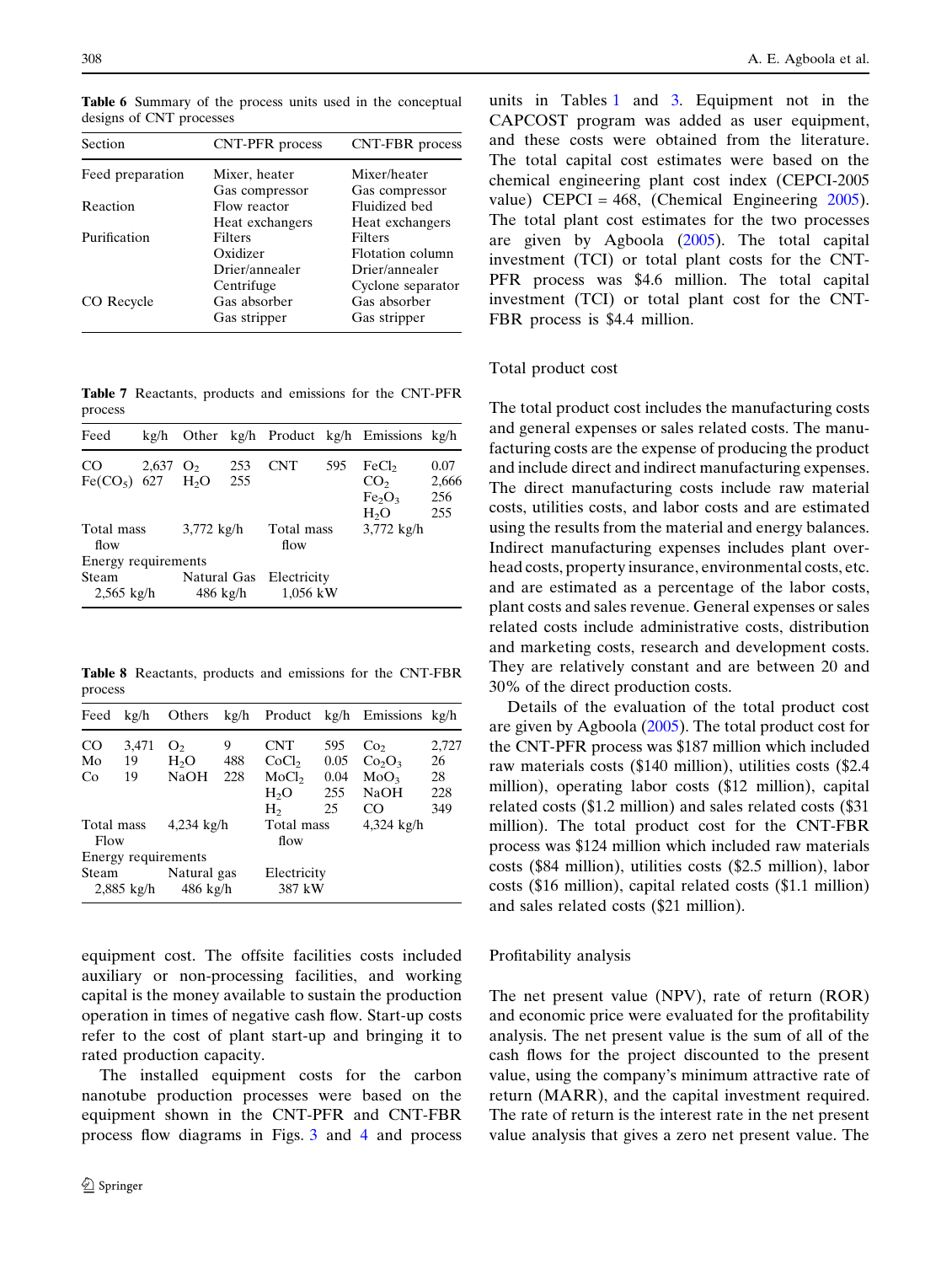economic price is estimated from the total product cost Table 9 Summary of the profitability analysis for the conceptual  $C_T$ , the annual cost of capital, EUAC annual capital designs of CNT processes expenditures  $C_{\text{cap}}$ , and production rate.

The net present value is used to compare similar projects that are competing for capital. The rate of return is used to compare alternate investment opportunities. The economic price is the price required to sell a product in order to make the minimum attractive rate of return. Rate of return (ROR) 37.4% 48.2%

The economic life of a plant is estimated based on the length of time that the plant can be operated profitably. New more efficient technology, new envi- [2005](#page-22-0)). In order to ensure the sustainability of the ronmental restrictions or a new product from another proposed production processes, the carbon dioxide process that displaces the current product will end emissions from these processes could be utilized as raw the economic life of the plant. The economic life of materials in other carbon dioxide consuming processes, 10 years for the two processes was based on the IRS such as the production of urea, and methanol as deguidelines for the write-off life of plant equipment scribed by Xu et al. [\(2005\)](#page-22-0). which was about 10 years. The straight-line method for A comparison of these processes can be made using depreciation with no salvage value was incorporated in total cost assessment which includes the evaluation of the evaluations. the ''triple bottom line'' or the sum of economic,

analysis for the conceptual designs of the CNT pro- sustainable cost carbon dioxide are of the order of \$50 cesses. Referring to this table, the net present value for per ton. The results from this work will be used for the CNT-PFR process was \$609 million as compared to evaluations of total cost assessment, inherently safer \$753 million for the CNT-FBR process. The rate of design and hazard analysis in future research to assess return (ROR) based on an economic life of 10 years the best design that minimizes the "triple bottom line".  $(n = 10)$  for the CNT-PFR process was 37.4% as compared to 48.2% for the CNT-FBR process. The economic price for carbon nanotubes produced by the Summary CNT-PFR process was \$38 per kg as compared to \$25 per kg for the CNT-FBR process. Based on these Laboratory-scale carbon nanotube synthesis techresults, the CNT-PFR process has the advantage of a niques used either condensation of a carbon vapor or higher net present value and lower economic price. the catalytic action of transition metal particles on The total plant costs are comparable, \$4.6 versus \$4.4 carbon vapor. The catalytic chemical vapor deposition million, but raw materials cost for the CNT-FBR is processes appeared to be the most promising for an significantly less than the CNT-PFR, \$140 versus \$84 industrial chemical reactor. Two catalytic chemical million (Agboola [2005\)](#page-21-0). This difference is in the cost vapor deposition reactors were selected for the conof iron pentacarbonyl, an expensive raw material at ceptual design of carbon nanotube processes. The \$26.40 per kg.

be move toward sustainability. Both processes operate product uses a multi-step approach: oxidation, acid at high temperature and relatively high pressure. They treatment, filtration and drying. The oxidation treatare energy intensive with significant carbon dioxide ment is used to selectively remove amorphous carbon emissions, 2,700 kg/h which would increase the con- impurities without affecting the structural integrity of centration of greenhouse gases in the atmosphere. the carbon nanotube product.

opment should meet the needs of the present without process used a gas-phase homogeneous reactor where compromising of the future to meet its needs (Xu et al. the catalyst was formed from the decomposition of iron

| Economic analysis Index HiPCO process CoMoCAT process                                                                                 |                                                                                      |                                                                                      |
|---------------------------------------------------------------------------------------------------------------------------------------|--------------------------------------------------------------------------------------|--------------------------------------------------------------------------------------|
| Total plant costs<br>Total product costs<br>Annual sales revenue<br>Economic price<br>Net present value (NPV)<br>Rate of return (ROR) | \$4.6 million<br>\$186 million<br>\$450 million<br>\$38/kg<br>\$609 million<br>37.4% | \$4.4 million<br>\$124 million<br>\$450 million<br>\$25/kg<br>\$753 million<br>48.2% |
|                                                                                                                                       |                                                                                      |                                                                                      |

A summary is given in Table 9 of the profitability environmental and sustainable costs. Estimates of the

proportionation reaction over iron catalytic particle clusters (HiPCO reactor), and the catalytic dispropor-Energy consumption, emissions and sustainability tionation of carbon monoxide or hydrocarbon over a silica supported cobalt–molybdenum catalyst (CoMo-The processes are economically feasible, but they must CAT reactor). Purification of the carbon nanotube

Sustainable development is the concept that devel- The high-pressure carbon monoxide CNT-PFR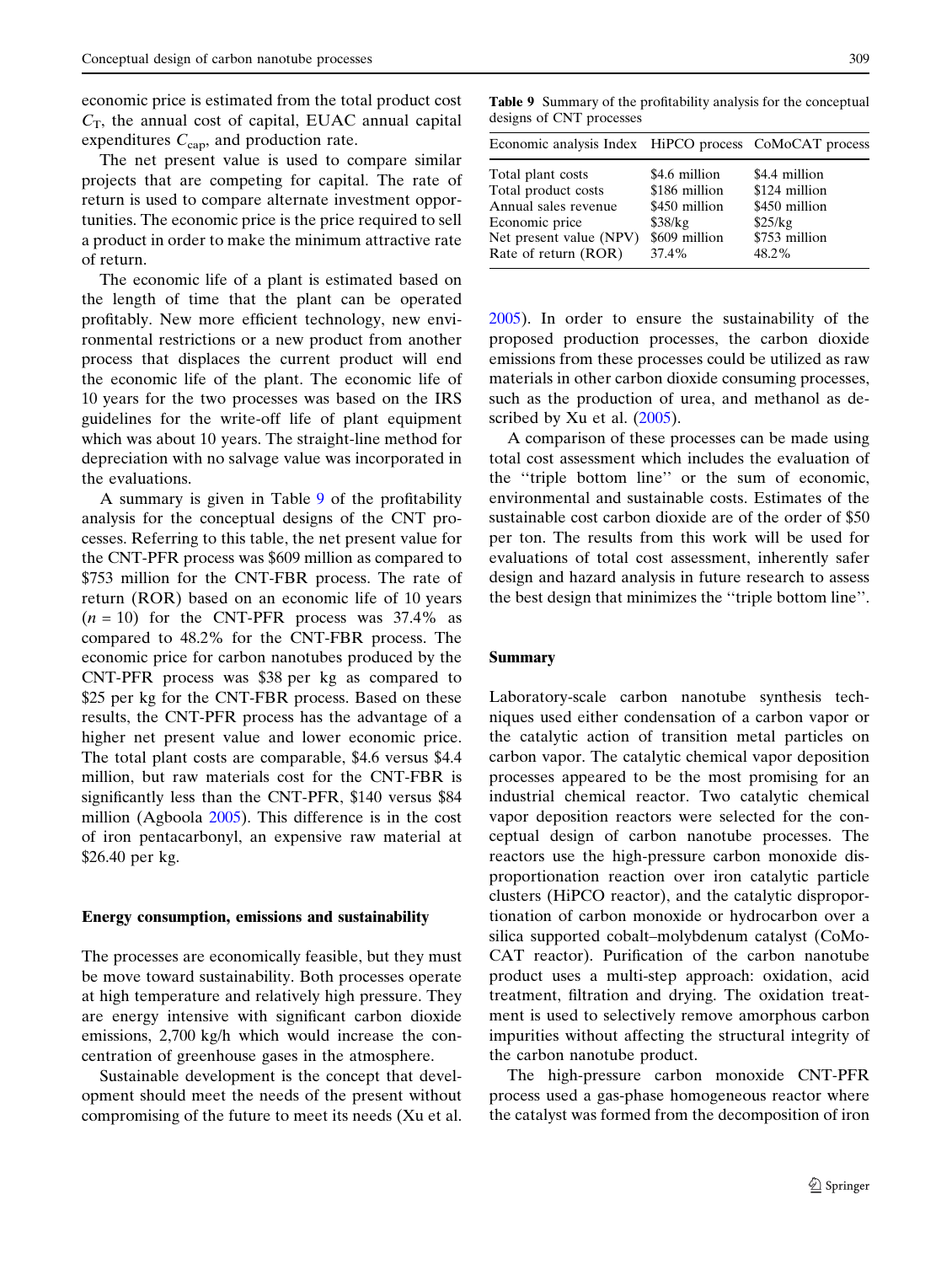<span id="page-21-0"></span>pentacarbonyl (HiPCO reactor). Carbon nanotubes were produced by the disproportionation of carbon monoxide over catalytic iron nanoparticles at 1,323 K and 450 psia. The CO conversion and selectivity to carbon nanotubes was is 20 mol and 90%, respectively. The carbon nanotubes produced contain amorphous carbon and residual iron particles. These impurities were removed in a multi-step purification process, which include oxidation, acid treatment, and filtration. The amorphous carbon and residual iron particles in the nanotube product were selectively oxidized in air to carbon dioxide and iron oxides. The iron oxides formed were subsequently removed by dissolution in concentrated hydrochloric acid solution. The final carbon nanotube product contained 3 mol% residual iron chloride.

The cobalt–molybdenum catalyst CNT-FBR process used a fluidized bed reactor where the carbon nanotubes were formed from carbon monoxide at 1,223 K and 150 psia on the silica-supported Co–Mo bimetallic catalyst particles (CoMoCAT reactor). The carbon monoxide conversion and selectivity to carbon nanotubes was 20 mol and 80%, respectively. The carbon nanotube and amorphous carbon produced were grown and remain attached to the supported catalysts particles. The carbon nanotubes-silica support interaction is broken by treating the reactor product with sodium hydroxide. The carbon nanotubes were subsequently separated from amorphous carbon, silica, and the bulk of the cobalt and molybdenum particles by froth flotation to a purity of 80%. Residual cobalt and molybdenum particles were subsequently removed by dissolution in concentrated hydrochloric acid. The final carbon nanotube product contained; 5 mol% residual cobalt and 1.5 mol% residual molybdenum.

Profitability analysis for the CNT-PFR and CNT-FBR process designs showed that both were economically feasible. For the CNT-PFR process, the net present value, based on a minimum attractive rate of return of 25% and an economic life of 10 years, was \$609 million, the rate of return was 37.4% and the economic price was \$38 per kg of carbon nanotube. For the CNT-FBR process, the net present value was \$753 million, rate of return was 48.2% and the economic price was \$25 per kg of carbon nanotube. The economic price for these processes is an order of magnitude less than the prevalent market price of carbon nanotubes and is comparable to the price of carbon fibers.

Acknowledgments This research was supported by the Gulf Coast Hazardous Substance Research Center. This consideration is gratefully acknowledged.

#### References

- Agboola (2005) Development and model formulation of scalable carbon nanotube processes: HiPCO and CoMoCAT process models, M.S. thesis, Louisiana State University, Baton Rouge
- Ajayan PM (2000) Carbon nanotubes. Handbook Nanostruct Mat Nanotechnol 5:375–403
- Andrews R, Jacques D, Qian D, Rantell T (2002) Multi-wall carbon nanotubes: synthesis and application. Acc Chem Res 35:1008–1017
- Bandow S, Rao AM, Williams KA Thess A, Smalley RE, Eklund PC (1997) Purification of single-wall carbon nanotubes by microfiltration. J Phys Chem B 101:8839–8842
- Bronikowski MJ, Willis PA, Colbert TD, Smith KA Smalley RE (2001) Gas-phase production of carbon single-walled nanotubes from carbon monoxide via the HiPCO process: a parametric study. J Vacuum Sci Technol A 19(4):1800–1805
- Brumby HA, Verhelst MP (2005) Recycling of GTL catalysts, ptqcatalysis. Pet Technol Q Rev p 15
- Chemical Engineering (2005) Chemical engineering product cost index. Chem Eng 2005
- Chiang IW, Brinson BE, Smalley RE, Margrave JL, Hauge RH (2001a) Purification and characterization of single-wall carbon nanotubes. J Phys Chem B 105:1157–1161
- Chiang IW, Brinson BE, Huang AY, Willis PA, Bronikowski MJ, Smalley RE, Margrave JL, Hauge RH (2001b) Purification and characterization of single-wall carbon nanotubes obtained from the gas-phase decomposition of CO (HiP-CO). J Phys Chem B 105:8297–8301
- Corrias M et al. (2003) Carbon nanotubes produced in a fluidized bed catalytic CVD: first approach of the process. Chem Eng Sci 58:4475–4482
- Dateo CE, Gokcen T, Meyyappan M (2002) Modeling of the HiPCO process for carbon nanotube production 1: chemical kinetics. J Nanosci Nanotechnol 2(5):523–534
- Davis VA (2005) Carbon nanotechnology laboratory, Chemical Engineering Department, Rice University, Private Communication, January, 2005
- Dresselhaus MS, Dresselhaus G, Eklund PC (1996) Science of fullerenes and carbon nanotube. National Academy, Washington
- Felder RM, Rousseau RW (2000) Elementary principles of chemical processes. 3rd edn, Wiley, New York
- Georgakilas V, Voulgaris D, Vasquez E, Prato M, Guldi DM, Kukovecz A, Kuzmany H (2002) Purification of HiPCO carbon nanotubes via organic functionalization. J Am Chem Soc 124:14318–14319
- Guo T, Nikolaev P, Thess A, Colbert DT, Smalley RE (1995) Catalytic growth of single-walled nanotubes by laser vaporization. Chem Phys Lett 243:49–54
- Han HJ, Yoo J (2002) Low temperature synthesis of carbon nanotubes by thermal chemical vapor deposition using Cocatalyst. J Korean Phys Soc 39:S116–S119
- Harutyunyan AR, Pradhan BK, Chang J, Chen G, Eklund PC (2002) Purification of single-wall carbon nanotubes by selective microwave heating of catalyst particles. J Phys Chem B 106:8671–8675
- Hernadi K, Fonseca A, Nagy JB, Bernaerts D, Riga J, Lucas A (1996) Catalytic synthesis and purification of carbon nanotubes. Sync Metals 77:31–34
- Hou PX, Bai S, Yang QH, Liu C, Cheng HM (2002) Multi-step purification of carbon nanotubes. Carbon 40:81–85
- Iijima S, Ajayan PM, Ichiashi T (1992) Growth model for carbon nanotubes. Phys Rev Lett 69(21):3100–3103